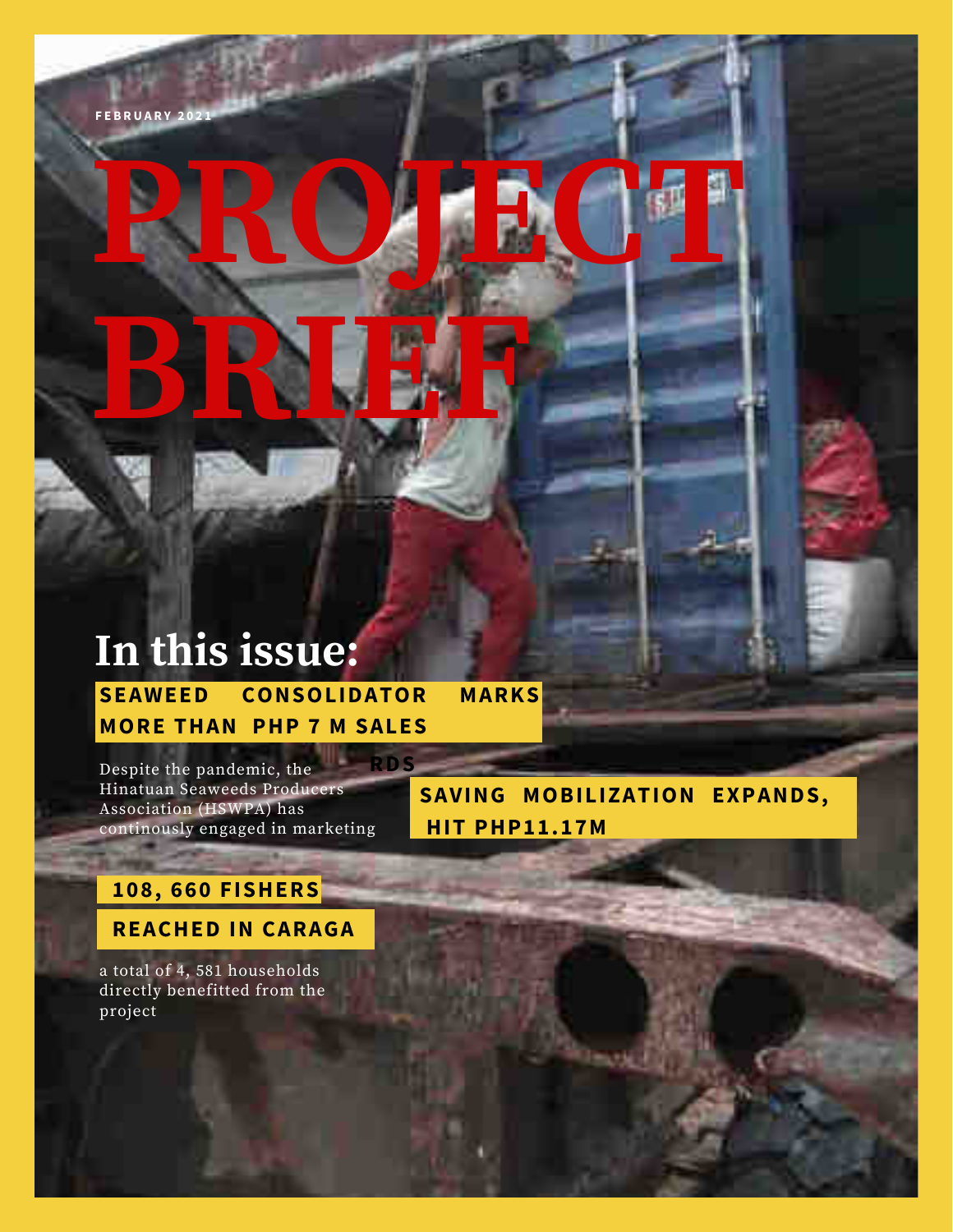## **FEBRUARY 2021 Project Brief**

## OVER-ALL WEIGHTED PHYSICAL ACCOMPLISHMENT AS OF JANUARY 2021



### **Project Reach**

A total of 22, 561 households were reached by the Project in the Caraga region with  $\mathbf{4}$ 581 are direct beneficiaries. By individual, there were 108, 660 fishers reached by the project with 2, 477 are direct women beneficiaries.

## **BBDA** in full operation

The Butuan Bay Development Alliance (BBDA) Operations Team is now on-board at the Baywide Management and Multipurpose Building (BMMB).

The Team is composed of the Executive Director, Program Coordinator for Fisheries Management, and Admin and Finance Staff.

## Php11.17M in Savings

The Saving Mobilization Clubs in the Caraga region have expanded to 47 groups with a total of Php11.17 million total savings since it started in 2017.

Currently, a total of Php3.9 million is revolving while Php7.2 million is the total recorded saving for the first cycle up to the 3rd cycle.

At least 1, 537 fishers have benefitted this Saving Mobilization, wherein 702 of them have accessed to financing to support their basic needs, production capital, and support to their children despite the pandemic. Around 1000 fishers have accessed insurance from the Social Fund in times of emergency.

#### ON THE COVER

Members of HSWPA hauling Raw Dried Seaweeds (RDS) into a container van last January 30, 2021 in barangay Loyola, Hinatuan, Surigao del Sur. A total of 66, 450 kg of RDS was shipped to CEAMSA Asia in Marilao, **Bulacan** 

The organization is engaged of seaweeds farming and consolidating RDS, and sell it directly to the processing plant since March 2019.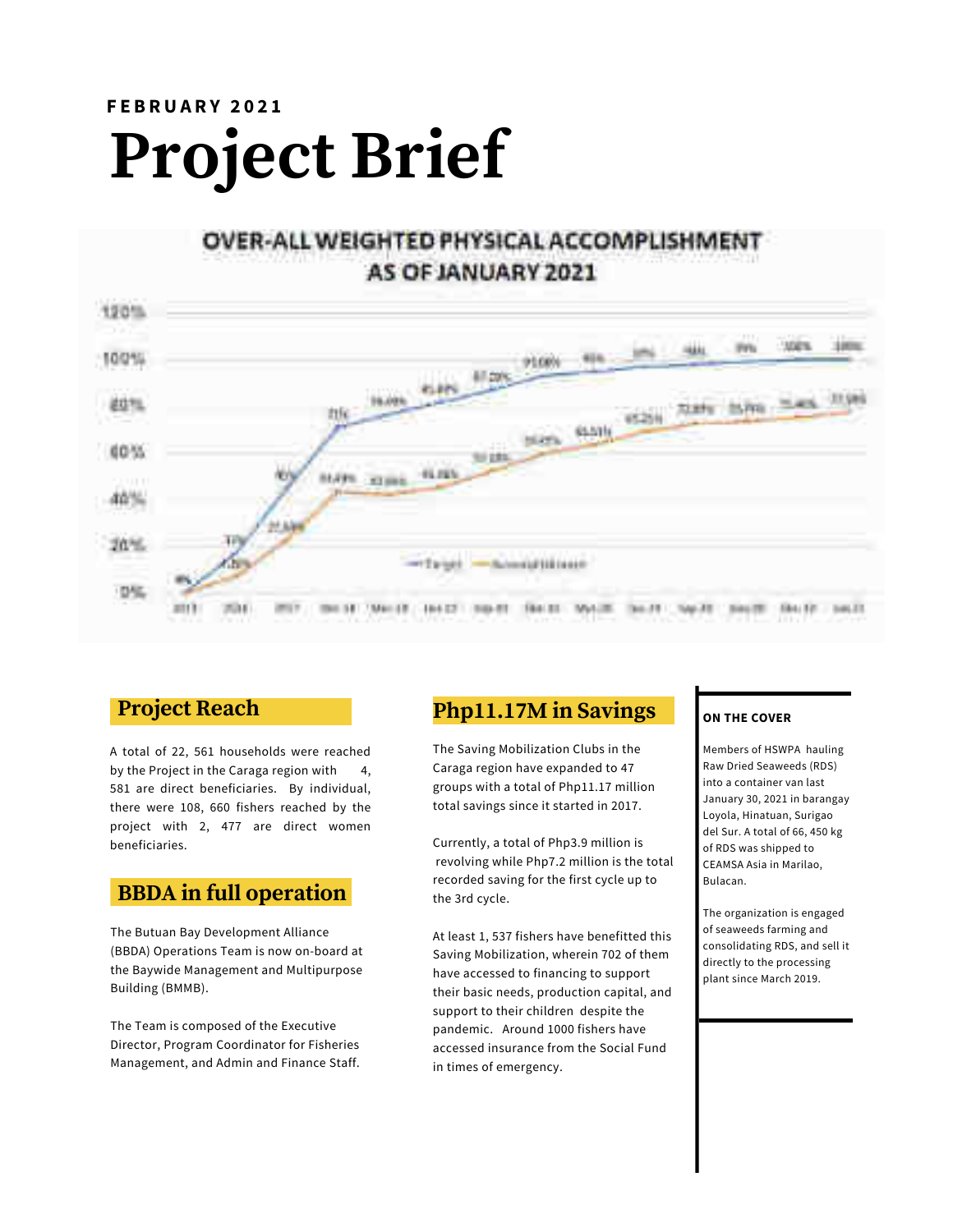**FEATURED STORY** 

## THE EDGE OF<br>LINKING FARMERS TO

# BTCCR MARKET

Seaweed growers in Hinatuan sustainably earn income despite the pandemic with the HSWPA's access to a Plant Facility in Bulacan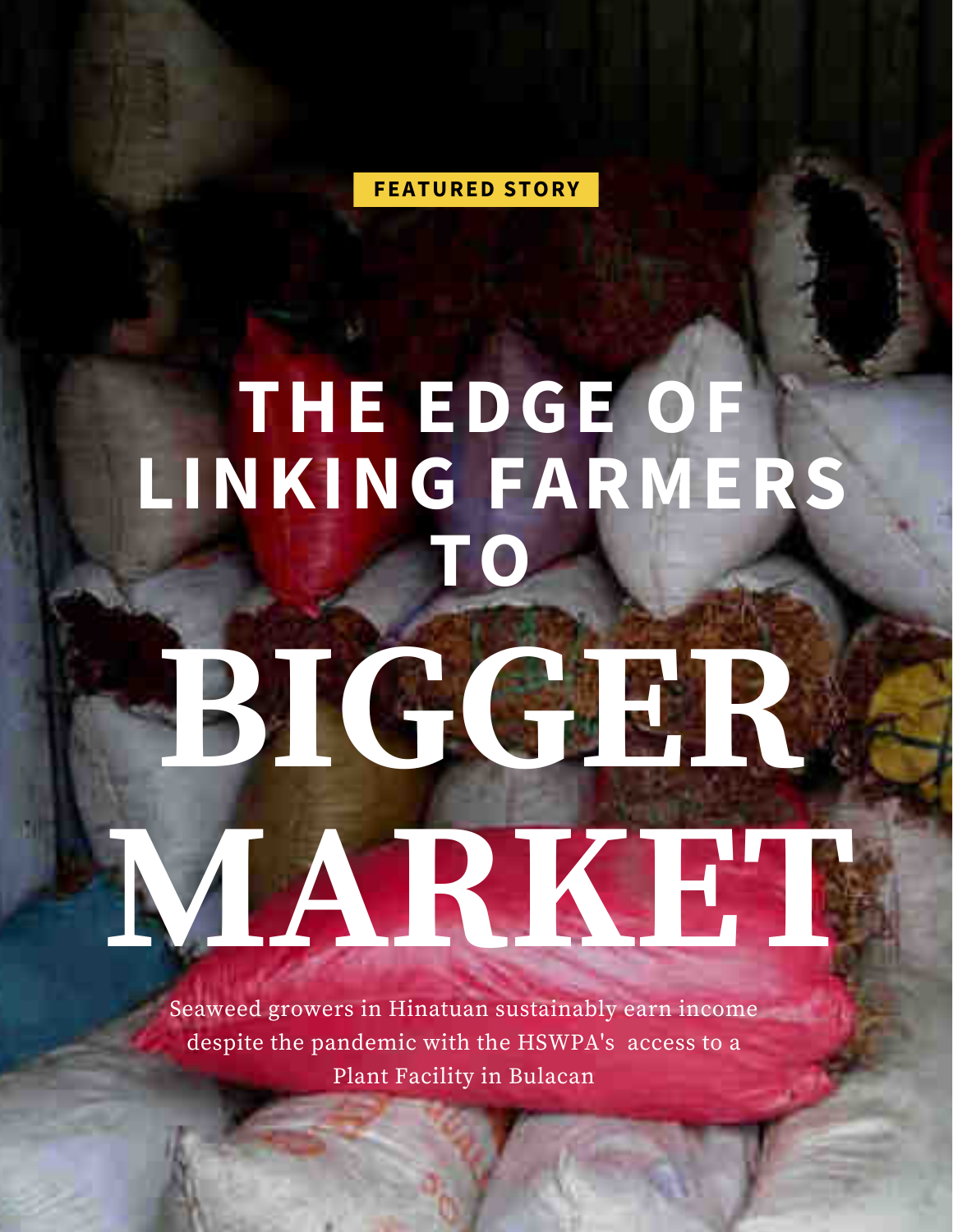



## **CONQUERING MARKET**

The Hinatuan Seaweeds Producers Association (HSWPA) has generated more than Php7 million sales in the consolidation of Raw Dried Seaweeds  $(RDS).$ 

Despite the pandemic brought about the COVID-19, the organization continued to market RDS to the processing plant in Marilao Bulacan.

Since the pandemic, HSWPA was able to market seven shipment with a total of 66, 450 kg. HSWPA Rizalito Mamayabay shared that the buying price was unstable due to

#### More Story on next page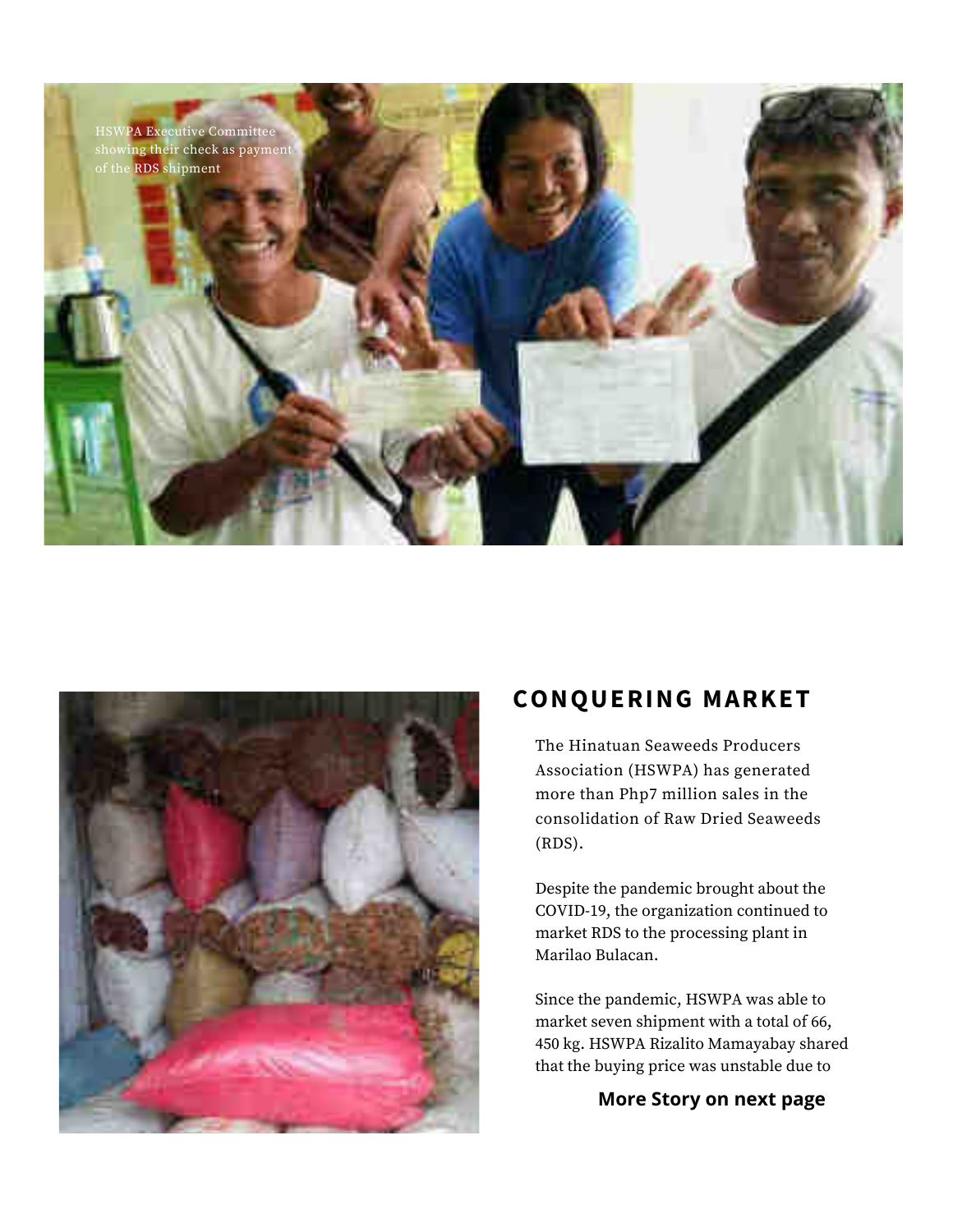#### **Conquering Market...**

pandemic and has dropped up to Php 50.00/ kg last September 2020. However, he said, the price was still good for them.

For seaweed growers in Hinatuan, Surigao del Sur, it was only when the group was introduced to CEAMSA Asia that the buying price of RDS went up.

The direct marketing of RDS to the Plant has addressed the perennial problem of seaweed farmers on low buying price of RDS in the municipality. In 2018, the buying price of RDS in the locality was only at Php30- Php35.00/ kg. Despite of this, seaweed farmers continue to plant because they have no other source of income. Others delayed their harvest, while some totally stopped planting.

Through the collaboration of CODESPA, a Spanish non-government organization





helping the seaweed farmers in the four barangays of the municipality through the Seaweeds Enhancement Project, the FishCORAL Project, the Department of Trade and Industry (DTI) Caraga, and the Local Government Unit, buying price of RDS now is remarkably higher than before.

In a partnership meeting with CEAMSA Plant Manager Jose Arturo Evalle, HSWPA was given an open volume of RDS with up to 20 tons per month. He said, that per laboratory result, RDS in Hinatuan was very good with post-

More Story on next page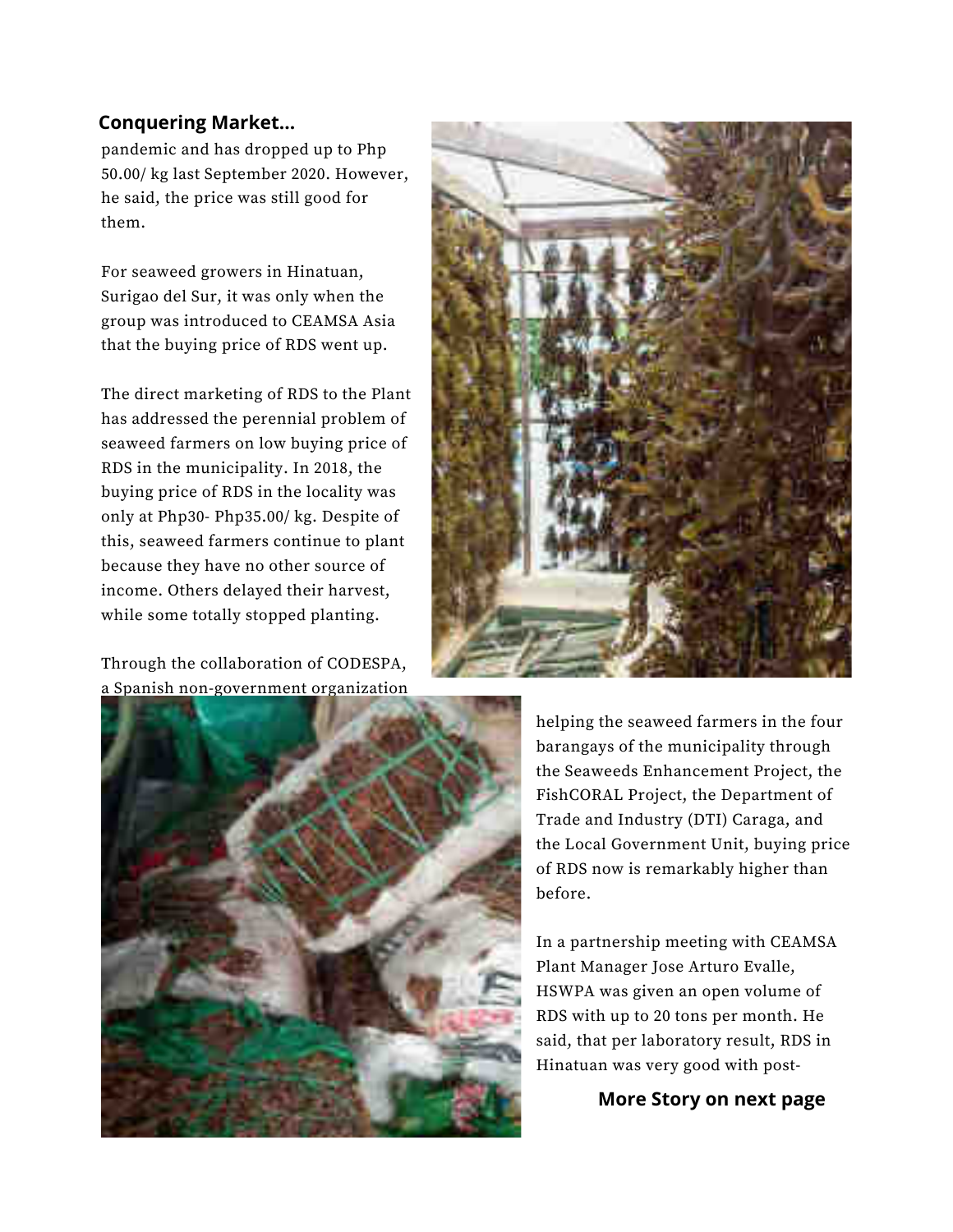### **Conquering Market...**

handling practices of RDS from the farm to their plant.

With the FishCORAL Project, seaweed farmers in Hinatuan who were used to dry their seaweeds on the ground, they are now using solar dryer that was provided for them by the project, thus improving the quality of raw dried seaweeds.

HSWPA is registered with the Department of Labor and Employment (DOLE) with Registration Number CARAGA-SDS-2019-06WA62.

## **Linking to Financing Institution**

While the Hinatuan Seaweed Producers Association (HSWPA) has open access up to 20 tons per month of Raw Dried Seaweeds (RDS) by the CEAMSA Asia, it has been a challenge of the organization to meet its volume because of the lack of buying capital.

The Local Government Unit of Hinatuan has already provided Php900,000.00 additional buying capital to the organization. However, it is still inadequate to buy more RDS from seaweed growers.

One container van has the capacity to load 20 tons of RDS. In order to maximize the freight handling, it would be good for the organization to increase its loading capacity. However, they are



**MAFISSCO General Manager Rho Cougee** 

limited to their buying capital.

Through the FishCORAL project, HSWPA has now the opportunity of buying unlimited RDS and could ship to CEAMSA even at least twice a month. This came after the partnership meeting with the FishCORAL Project and the Mangagoy Farmers and Fishermen Cooperative (MAFFISCO).

The cooperative has already expressed interest in providing buying capital to the organization.

A partnership meeting is scheduled on March 2021 between MAFFISCO and HSWPA for the details of collaboration. Once agreement is finalized, the two parties will execute a Memorandum of Understanding.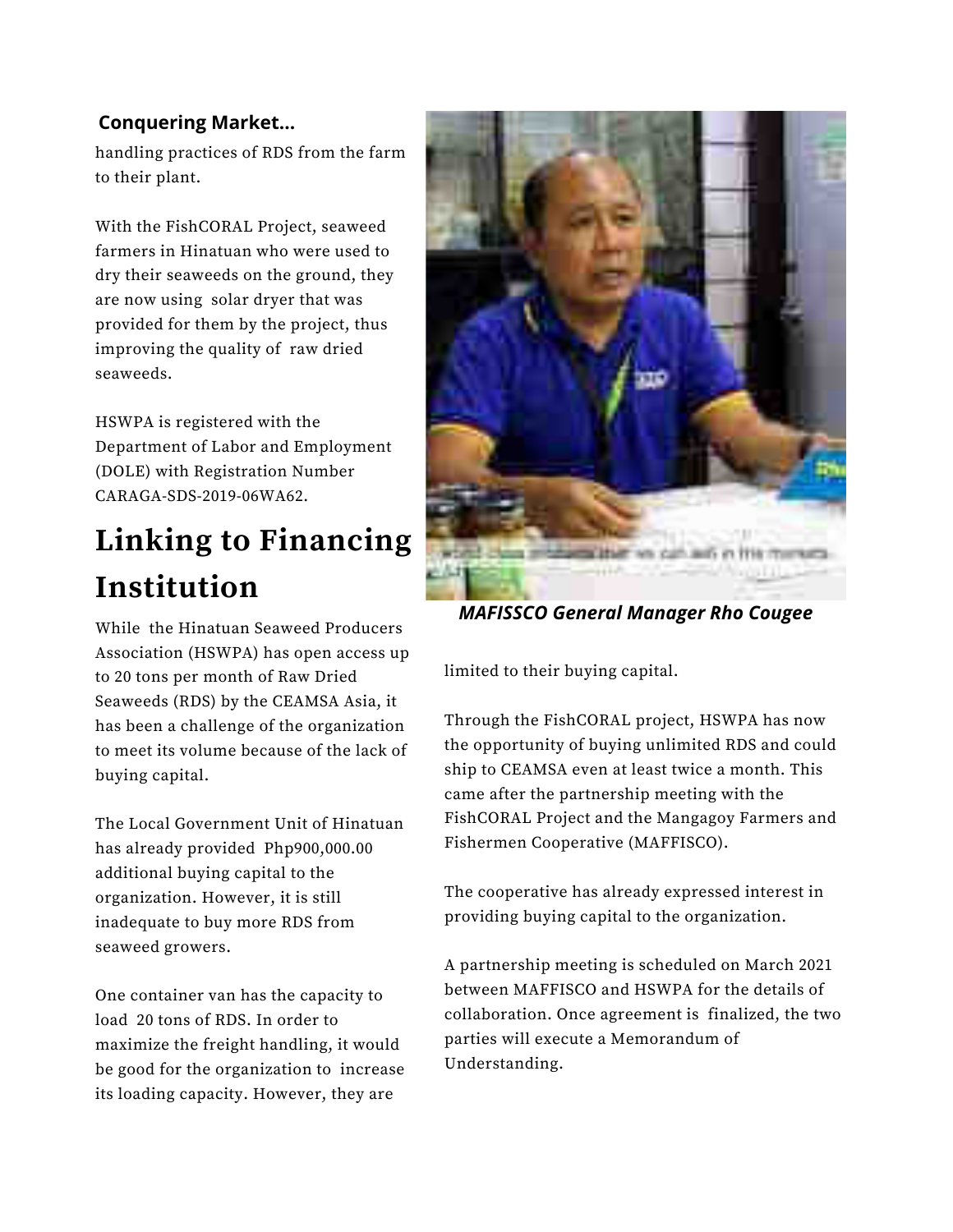## **Dried Sardines of** FishCORAL supported POs, market-ready

by: Marisol D. Tuso, MM **Institution and Gender Officer** 

Dried sardines of People's Organization supported with fish solar dryers in the Butuan Bay are now market-ready.

Caloc-an Sustainable Fisherfolk Association (CSFA) and other fish drying People's Organizations in the nearby municipalities supported by the Project will have their test market of 100 kg dried sardines on March 2021.

Through a partnership meeting with Mangagoy Farmers and Fishermen Cooperative (MAFFISCO) and the FishCORAL Project, General Manager Rho Cougee signified they will extend their support in the Butuan Bay for the dried sardines.

Dried sardines is of high demand in Surigao del Sur. Even fresh sardines from the Butuan Bay are regularly transported in Mangagoy, Bislig City, Surigao del Sur, where MAFFISCO is located.

Cougee even encouraged fish drying POs supported by the project to increase their frequency of drying. He added, they are ready to buy dried fish and will help in the distribution.

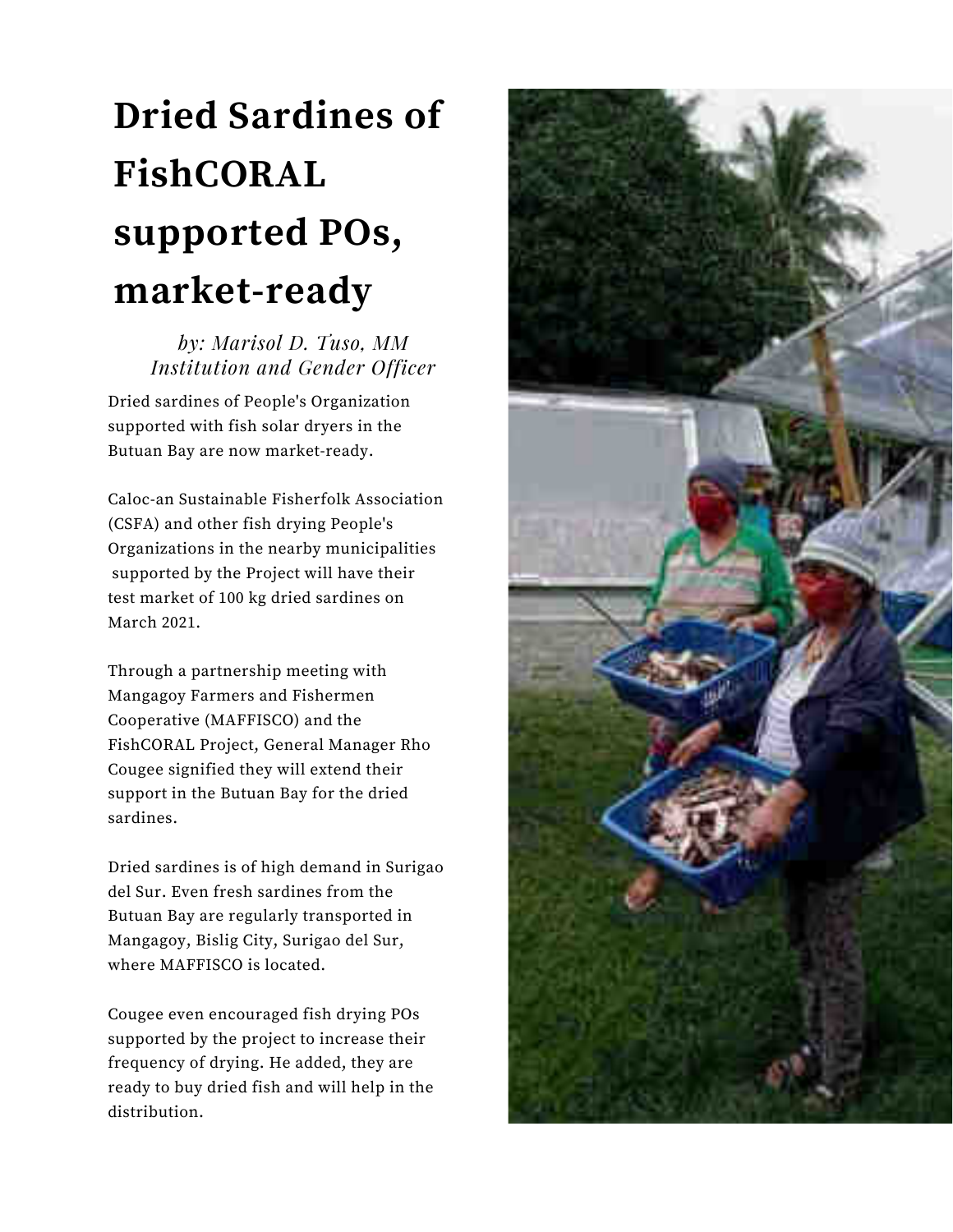## **MAFFISCO** allocates more than Php2 M fund to support POs with solar dryers in Bislig

At least four People's Organizations that are recipient of the fish solar dryers in Bislig City, Surigao del Sur are now with ready financial assistance from the Mangagoy Farmers and Fishermen Cooperative (MAFFISCO).

In its meeting of the Board of Directors and Management, the body approved Resolution No. 13 Series of 2020, "providing financial assistance to small fishermen association for their livelihood projects and allocate funds thereof."

MAFFISCO General Manager Rho Cougee said, the financial assistance will be in the form of processing materials and equipment that People's Organization would need in the drying of their fish.

He added, MAFFISCO is just waiting for the completion of the collapsible fish dryers of the FishCORAL Project for the members to start drying.

These organizations are located in

**More Story on next page** 

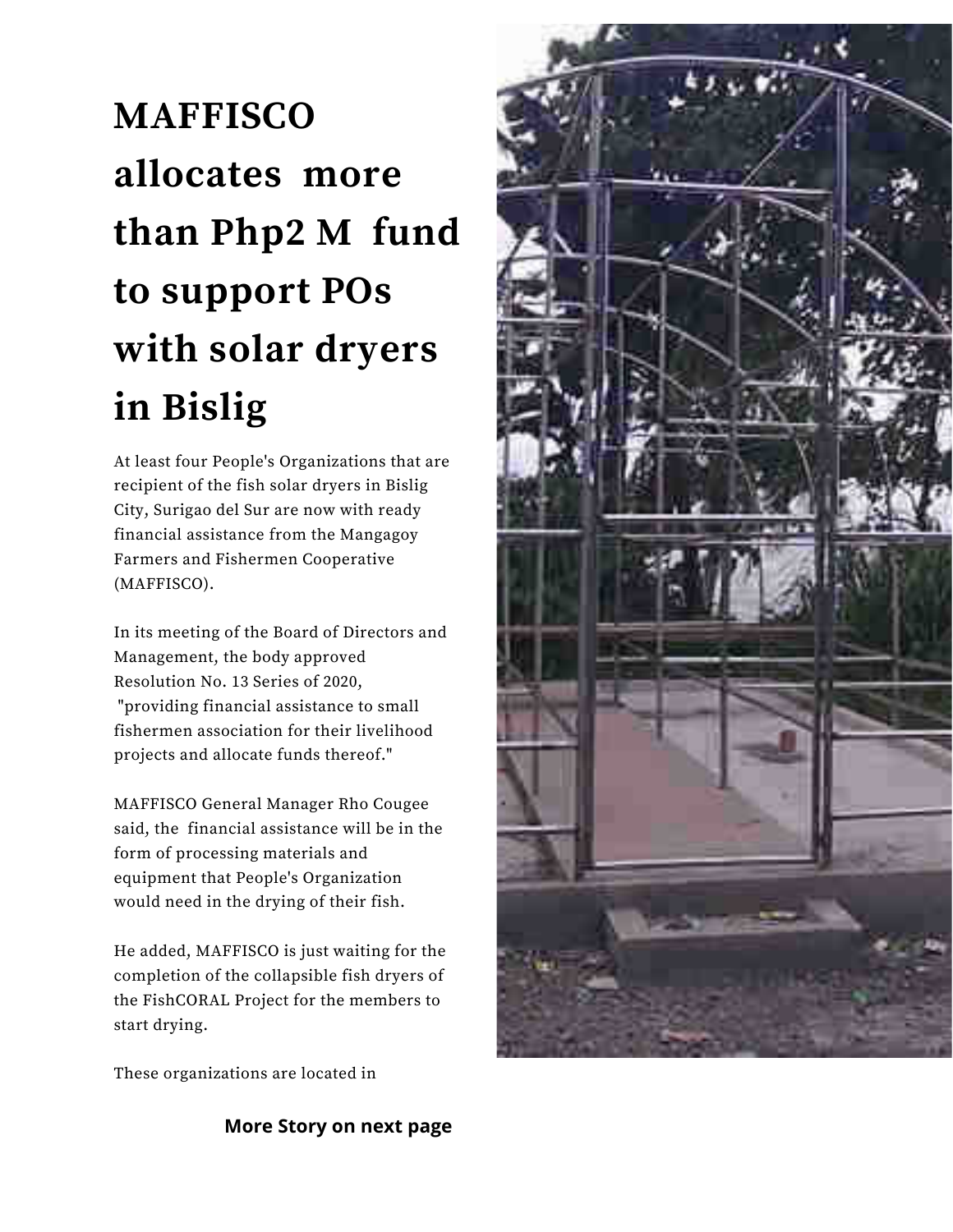#### **MAFISSCO has...**

barangays Cumawas, Bonggaitan, Labisma, and Caramcam.

Aside from financial assistance, MAFFISCO will also buy all the dried fish that the PO can make.

Cougee said, the Board Resolution aims to alleviate poverty to marginal fisherfolk and their families.

The funding assistance will be taken from the funds that MAFFISCO has received from the Villar Foundation Sipag Award. (Marisol D. Tuso, **Institution and Gender Officer)** 

|                                                  |                                                                                                                                                                                         | and the feature of the<br>and Antoning Miles (Massach for No. 1                                                                                                                     |
|--------------------------------------------------|-----------------------------------------------------------------------------------------------------------------------------------------------------------------------------------------|-------------------------------------------------------------------------------------------------------------------------------------------------------------------------------------|
|                                                  | <b>STATISTICS</b>                                                                                                                                                                       | <b>Dear Cold</b>                                                                                                                                                                    |
| a sa ngu                                         |                                                                                                                                                                                         | TWO EXPERIENCES TO THROUGH A PRESENT GLU SHAFT COMPTLINE IN ENGINEERING CONTROLLED WAS CITED FOR<br>The constitution and additional constitution of the American Constitution Corp. |
|                                                  | distributed chemical time approximation chemically theories of<br><b>RESIDENCE OF A REPORT OF A REPORT OF A REPORT OF A REPORT OF A REPORT OF A REPORT OF A REPORT OF A REPORT OF A</b> | - MARKETA ANTIFICATION AND ACCOUNTANT CONTINUES.<br>anning that became a copper<br>2227 237 -                                                                                       |
|                                                  | WRITE IN OUR TACTES IN CONTRACTOR COMMON IN THE                                                                                                                                         |                                                                                                                                                                                     |
| and the con-                                     |                                                                                                                                                                                         | an original in some that is continued by the battle                                                                                                                                 |
|                                                  | --<br>and annual a second defend beach<br>and the second control of the con-                                                                                                            |                                                                                                                                                                                     |
| and the control of the con-<br><b>CONTRACTOR</b> | and the control of the con-<br>The contract of the series of the contract of the contract of the contract of                                                                            | <b>Service Contract</b><br>and the rest that follows this possible due on acts in books.                                                                                            |
|                                                  | the process and the competition of the                                                                                                                                                  |                                                                                                                                                                                     |
|                                                  | Construction of the American State<br>the party and the control of the control                                                                                                          | <b>STORY AND LOCATED</b>                                                                                                                                                            |
|                                                  |                                                                                                                                                                                         |                                                                                                                                                                                     |
|                                                  | a manage company and                                                                                                                                                                    |                                                                                                                                                                                     |
|                                                  | continues are convenient for.                                                                                                                                                           |                                                                                                                                                                                     |
|                                                  |                                                                                                                                                                                         |                                                                                                                                                                                     |
|                                                  |                                                                                                                                                                                         |                                                                                                                                                                                     |
|                                                  |                                                                                                                                                                                         |                                                                                                                                                                                     |
| <b>METRO COLOR CONTRACTOR</b><br>TO prove        |                                                                                                                                                                                         |                                                                                                                                                                                     |

## **Seaweed Farmers in Hinatuan, Climate Resilient**

Only 6,400 kg of Raw Dried Seaweeds (RDS) were shipped by the Hinatuan Seaweeds Producers Associatiion (HSWPA) last January 30, 2021.

This is a reduction of almost half of the volume that the organization used to ship in an average monthly.

HSWPA Rizalito Mamayabay said, this is because a larger area of seaweed farm were washed out when typhoon Vicky hit the municipality.

The typhoon was indeed a disaster to the

seaweed farms. However, farmers were ready before the calamity as they insured their farmers before they started.

Municipal Agriculturist Severina Porre said, they have strengthened the campaign for linking farmers and fishers to the Philippine Crop Insurance Corporation (PCIC) and the Municipal Agriculture Office is on top of this even during annual renewal of registration.

With insured seaweed farms, the PCIC is set to release Php1.2 Million insurance coverage to 84 growers. (Marisol D. Tuso, MM, Institution and Gender Officer)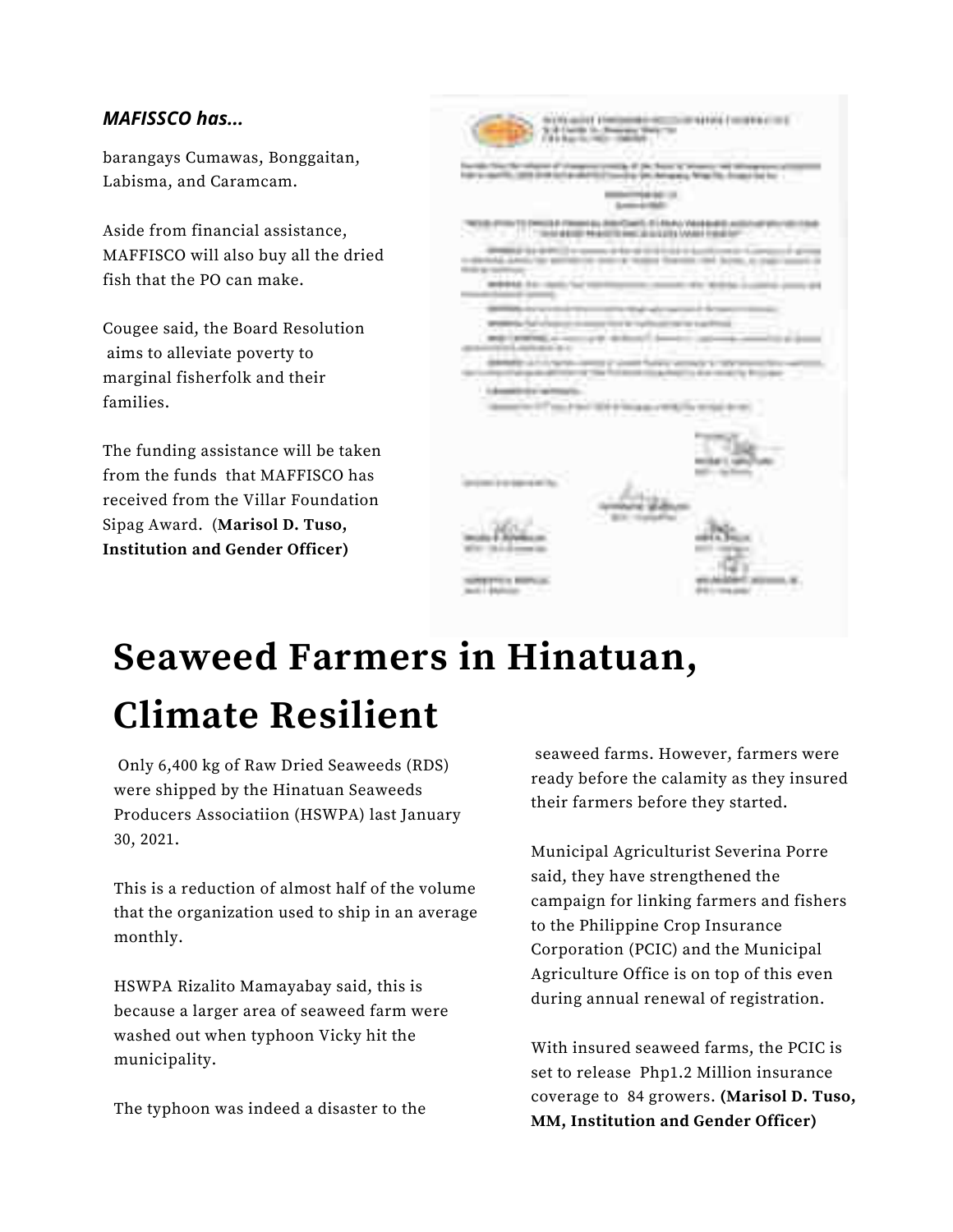## **Saving Mobilization Groups in Caraga** expand, hit Php11.17 M

Saving Mobilization Clubs in the Caraga region continued to rise despite the pandemic brought about by the COVID-19.

While the fishery sector is affected by the health crisis, fishers in the covered areas of the Fisheries, Coastal Resources and Livelihood (FishCORAL) Project in the region still managed to save and help one another during emergency situations.

From 32 last year, Saving Mobilization Clubs in the region have already reached to 47 and have even expanded to other neighboring barangays.

A Saving Group in barangay La Union, Cabadbaran City have inspired teachers in the nearby barangay to save. Through the transfer of knowledge, the La union Fisherfolk Women Organization have encouraged teachers to save. On the other hand, the Tolosa Fisherfolk Association, Incorporated of the same city, have also inspired the Barangay Agriculture and Fisheries Council (BAFC) to save. Moreover, the Municipal Agriculture Office of Jabonga in Agusan del Norte have also replicated the Savings Mobilization to the farming sector, inspiring two groups in barangays Baleguian and Cuyago.

At least two People's Organizations with Saving Mobilization have created another group.



These are Punta Fisherfolk Seaside Dwellers Association in Tubay and Bolo-bolo Farmers and Fisherfolk Association in Jabonga, all in the province of Agusan del Norte.

While the economy is badly hit by the pandemic, the Saving Mobilization have helped fishers for their basic needs, pay for tuition fee of their children, and support for their production capital. Members who are sick or died also received social insurance from the organization through the Social Fund generated from the Saving Mobilization.

"It has really helped us during emergencies. We are able to support our members. When someone is sick, we give them Php500.00," Janice Patalita shared.

To date, a total of Php11.17 million saving is recorded for all Saving Mobilization Clubs benefitting 1,537 fishers. At least 70%

More Story on next page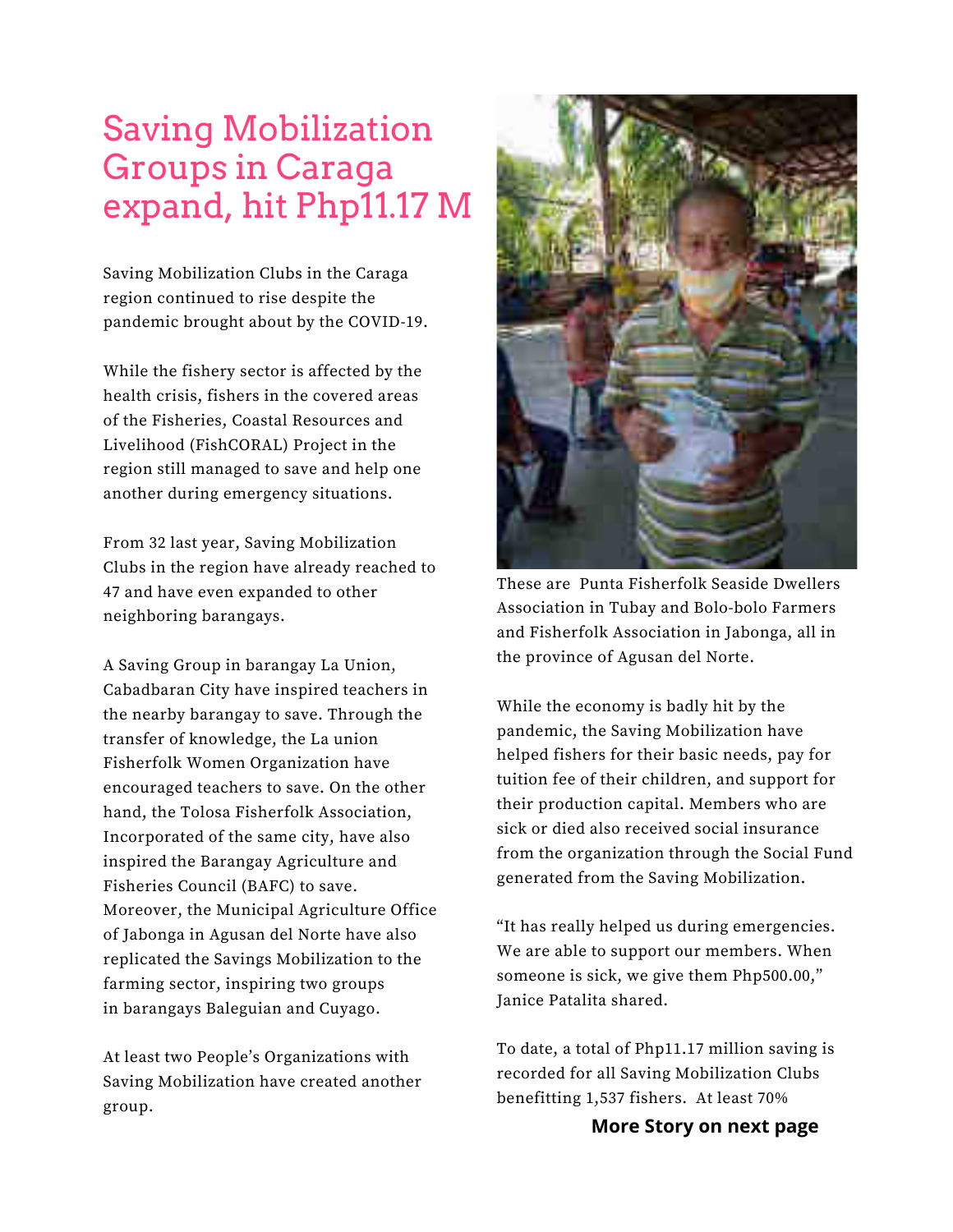#### **Saving Mobilization..**

of the members are women which gave them the opportunity to help their family.

Membership of the Saving Group are expected to increase with inspiring stories from those who have benefitted from the

weekly saving and credit.

Enrico Papa, Chairperson of the Lawigan Sowa Farmers and Fisherfolk Association in Tubay, Agusan del Norte, said many are still interested. They will be accepting new ones in the next cycle. (Marisol D. Tuso, MM, Institution and Gender Officer)

## **BBDA ON ITS WAY TO SUSTAINABILITY**

#### **BUTUAN BAY DEVELOPMENT ALLIANCE FRAMEWORK**

The Butuan Bay Development Alliance (BBDA) is now drafting its logical framework for all its programs and activities.

Guided by the BBDA's vision, mission, and goals, the Alliance is now identifying focused management areas. This framework will be the basis of the Alliance in fund sourcing from government organizations, nongovernment organizations, and private sectors.



### **BBDA OPERATION TEAM STARTS ANEW**



The BBDA Operations Team started to report at the Baywide Management and Multipurpose Building (BMMB), the home of the Alliance. The team is headed by Executive Director Cristopher Rey Diaz Cadiz. He is supported by Program Coordinator for Fisheries Management Cesar Dalagon and Admin/ Finance Staff Kevin Dairo.

The appointment of the three staff was confirmed by Management Board Resolutions 12, 13, and 14 in the last January 21 and February 9, 2021 Board Meetings, respectively.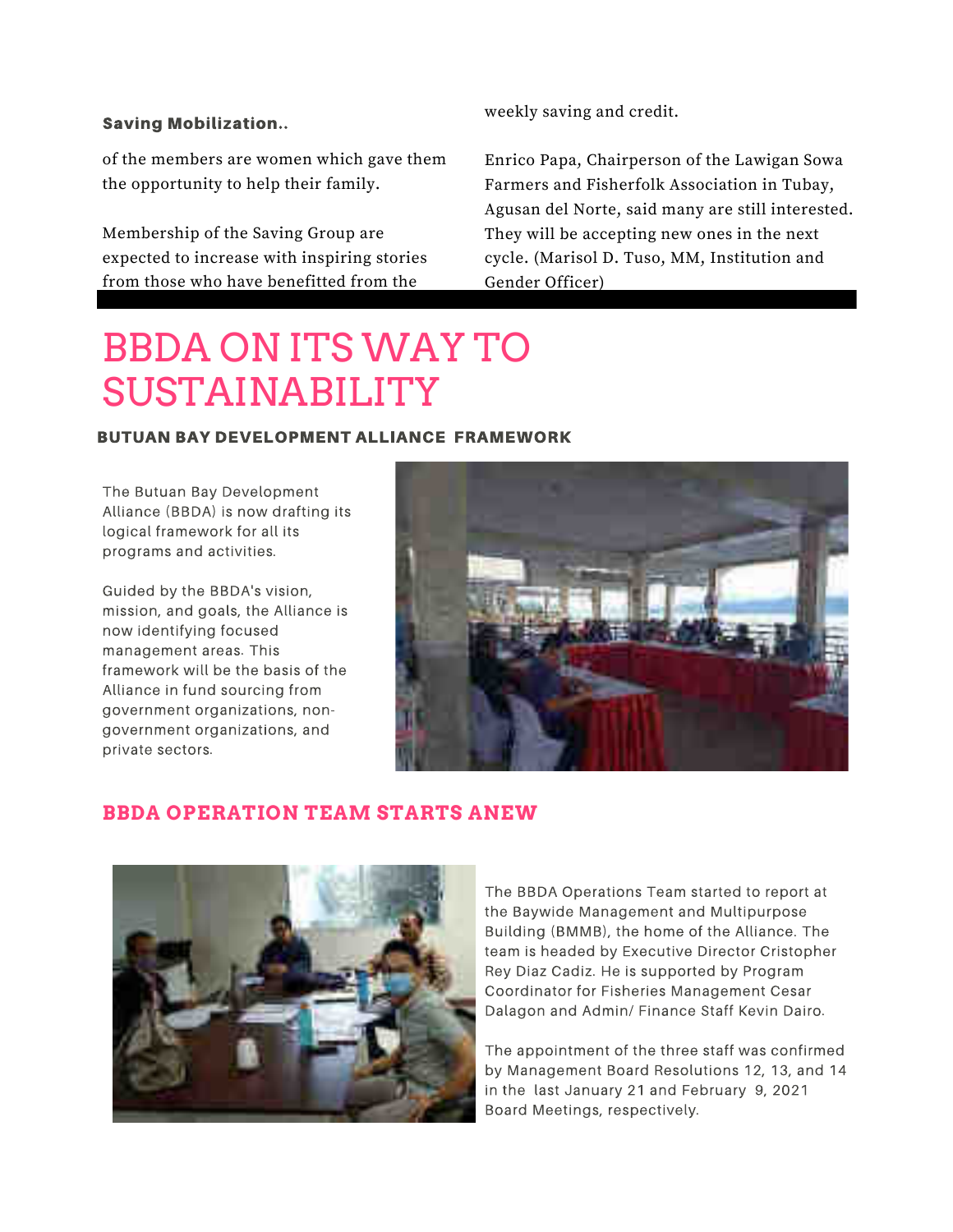# From surviving to thriving: A<br>story of resourcefulness of<br>fishing community

By: Ronald G. Camba, Livelihood Officer



Butuan Bay is considered as the sardines capital of the Caraga region. An annual average catch of more than 1,500 metric tons is recorded in the Bay (NSAP, 2016). Sardines accounted 70% of the total volume production in the last 10 years.

Sardines provide food, livelihood, and source of income to the marginalized fisherfolk, commercial fishing operators, and other stakeholders across the fisheries sector.

For fishers that rely on fishing and trading of fresh catch, it has been a dilemma during peak months of selling at a lower price of up to Php5.00 per kilo. Despite the situation, fishers still bore and endured with this reality just to

support their families and survive.

Members of the Caloc-an Sustainable Fisherfolk Association (CSFA) in barangay Caloc-an, Magallanes, Agusan del Norte find hope when the FishCORAL Project came.

## Of welcoming new experiences and opportunities

In 2019, when the Project was introduced to the organization, they were able to develop new skills and find opportunities to grow.

Through People's Organization  $(PO)$ Revitalization. **CSFA** finds <sub>of</sub> its strengthening their organization and its members.

#### More Story on next page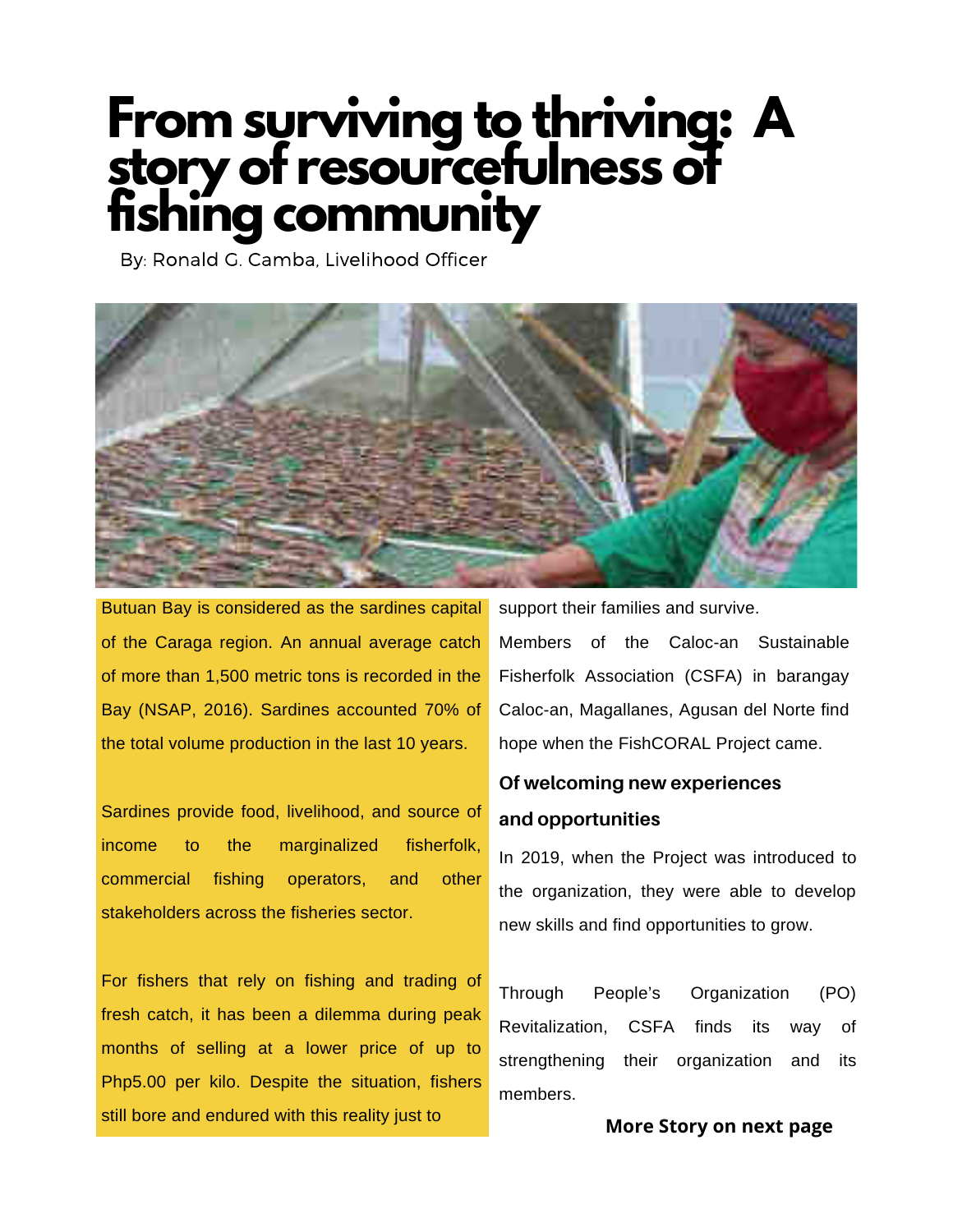#### Fom surviving..

They then started the Saving Mobilization which provided them access to financing and social insurance among themselves.

**They** were also trained on **Business** Management and Record Keeping which aided them on how to manage their fund, take sound financial decision, and run the business properly.

Other than this, the project has also allowed them to undergo trainings on fish processing and dried sardines production. This was to capacitate or enhance their skills in producing quality and marketable dried sardines through modern, innovative, efficient, and sanitary processing.

With the help of the FishCORAL Project, the members were able to gain new experiences such as their exposure to capacity-building activities, which also brought along an opportunity for them to enhance their skills and equip them with additional knowledge.

#### The ability to find a way

Although most of their raw materials and equipment were provided by the FishCORAL Project, not all livelihood inputs were delivered to the organization. Instead of adding fuel to the fire, the association found ways to address this problem and did not allow this to affect their production.

Members decided to purchase raw materials (sardines) from their Saving Mobilization while waiting for the raw materials from the Project and start processing of dried sardines.

Aside from their savings, they also availed loan through a micro-finance institution for additional capital in buying fresh sardines.

Because of the team's resourcefulness, they were able to process and produce 27 cycles of Dried Sardines Production.

Dried fish of the organization have been distributed in the neighbouring municipalities. Their product has even reached Bicol region when BFAR Caraga sent relief packs for the Typhoon Rolly victims, wherein instead of buying canned goods, the region bought local produce from the fisherfolk.

#### From surviving to thriving

No doubt, it took a long and tedious way for the Caloc-an Sustainable fisherfolk Association to reach where they are right now. But even so, the challenges they have experienced made them to become more innovative. determined. and resouceful.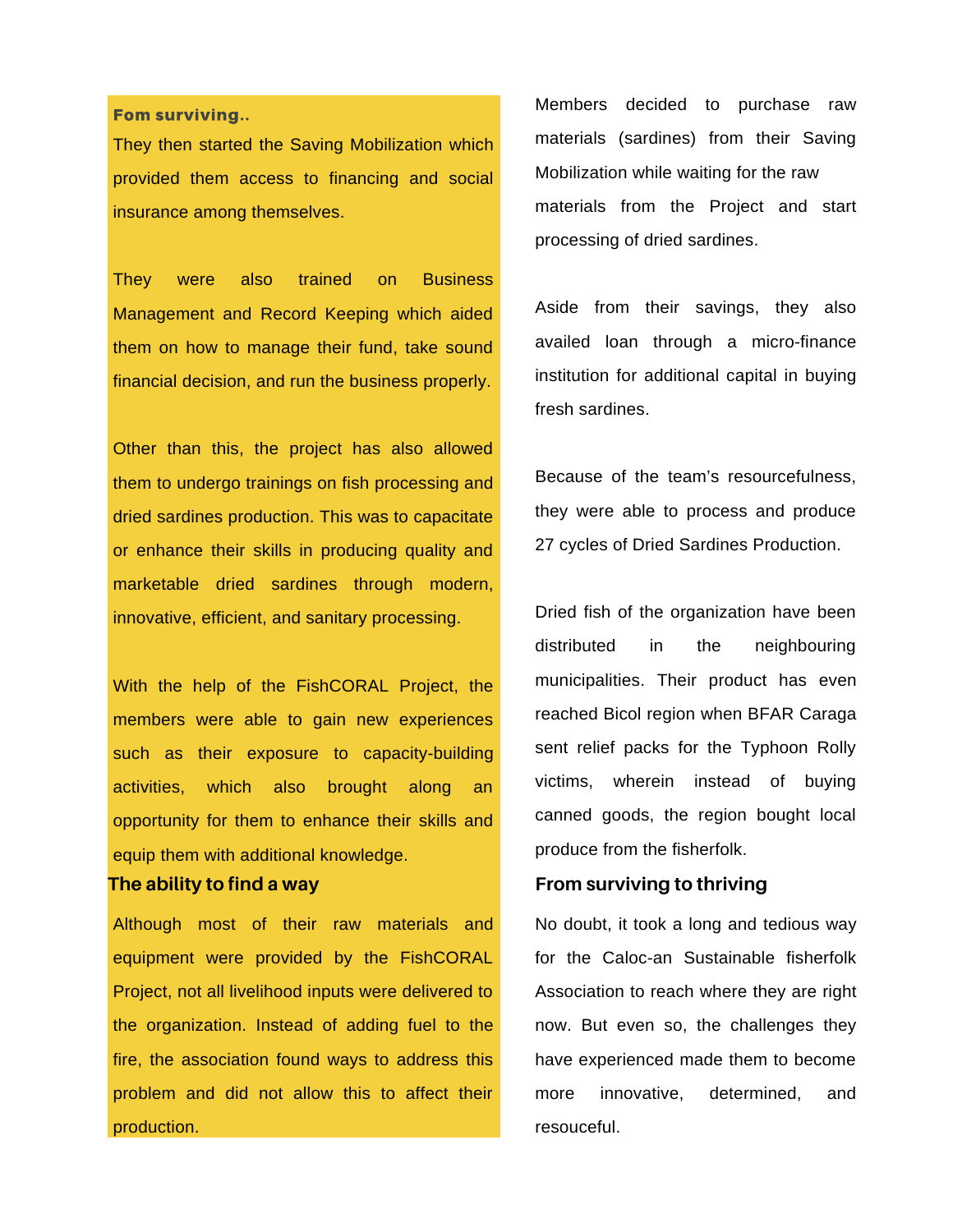#### Fom surviving..

In the long run, the organization aims to make their product known not just locally, but conquering export market as well From the goal of only surviving and getting through each day, the organization now desires to grow and thrive more.

## **Navigating through the** storm: Fisherfolks survive TD Vicky

When Typhoon Vicky struck Mindanao, the municipality of Jabonga was one of the affected areas in Agusan del Norte. Due to strong waves brought by the typhoon, many of the fishpots of the Bolo-bolo Farmers and Fisherfolks Association (BOFFA) in barangay San Vicente were damaged.

But with the members' teamwork and tenacity, the organization was able to stand amidst the calamity.





#### Getting ready for the rainy days

Months before TD Vicky brought wreckage in their community, BOFFA members would earn PHP200-300 household income from fishing in every four to five times a week.

With the provision of fish pot from the Fisheries. Coastal Resources and Livelihood (FishCORAL) Project, members able were to earn additional income of an average of Php1,000.00 per week.

At least 25 fishing individuals have directly benefited from this project, while the organization was able to generate share from the gross sales amounting to PHP63,986.52 in less than a year.

More Story on next page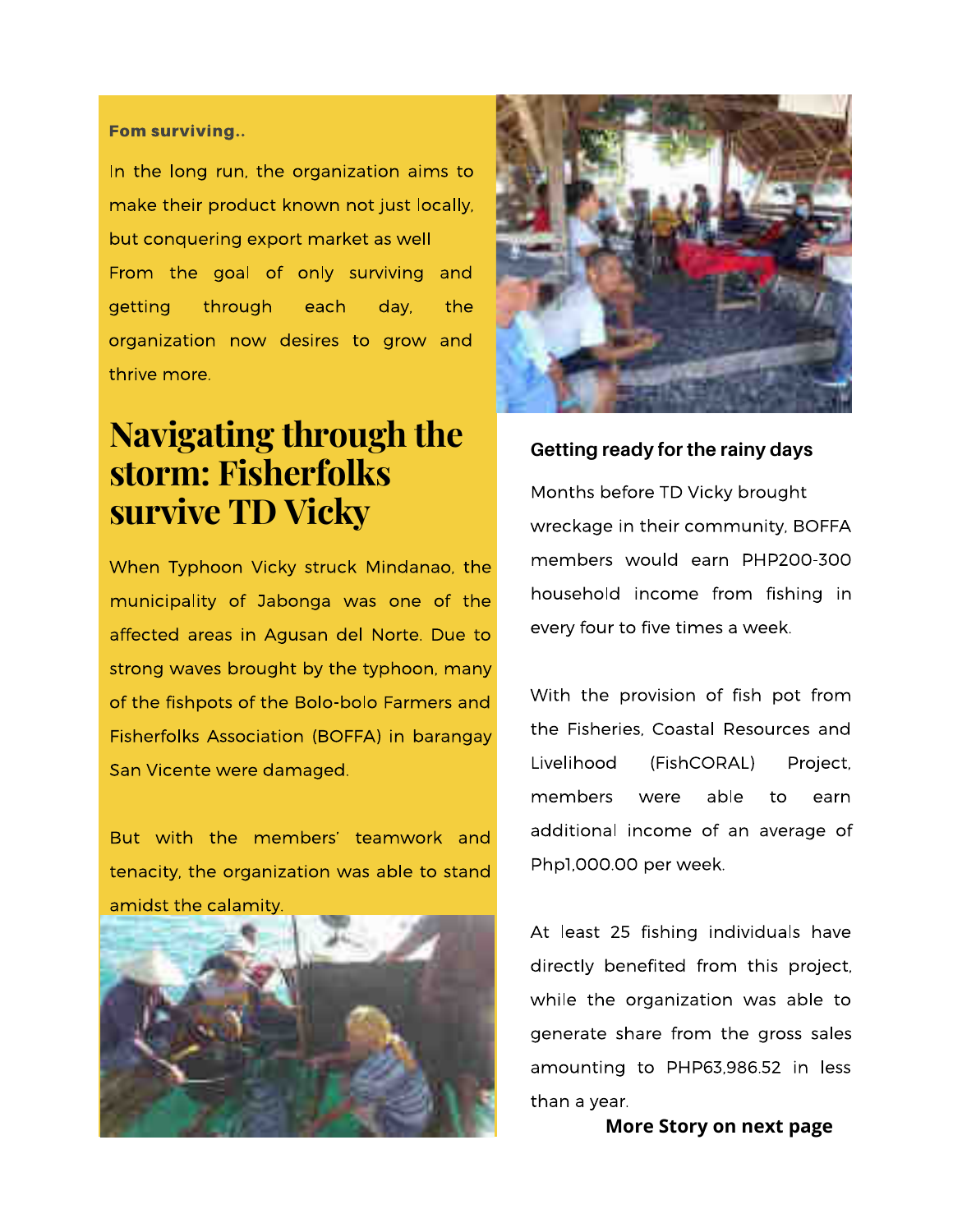

#### Navigating...

The share will be used for operations, repair, and maintenance of fish pot units. With fish pot units damaged by the typhoon and strong waves due to habagat monsoon, the organization is able to support necessary funds for the repair needs.

#### Getting ready for the rainy days

Getting ready from the climate change risk, recipients have improved their fish pot units by using climate-proof materials. Instead of indigenous and fragile ones,

members used of PVC pipes as frames to their units sturdier and resilient possible from more damages brought by strong waves.

The typhoon might have caught the whole organization off guard, but it also paved way for the improvise members to their make project and it more sustainable and long-term.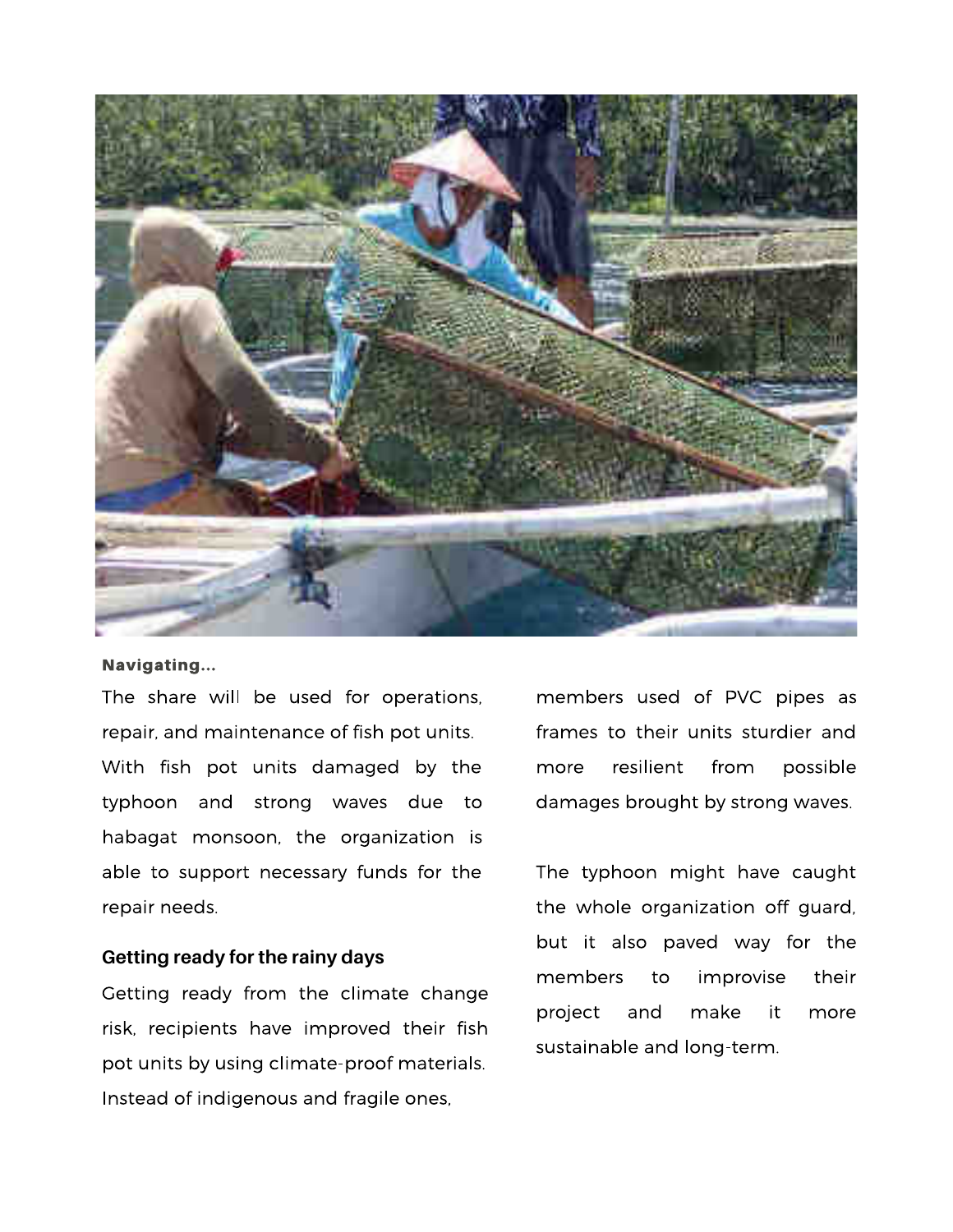



#### **BACKGROUND**

The city of Bislig is geographically located in the southeastern cost of the province of Surigao del Sur.

It is a coastal city with agricultural and fisheries are among the prominent sector.

In 2015 National Statistic Office census, the total city's

population is 94,535 where in 70% are coastal residents.

Its coastal areas have various resources that supports the livelihood among fisherfolks and coastal residents.

The city has 24 barangays, wherein 12 of these are coastal barangays namely: Lawigan, Labisma, Tabon, Mangagoy, Cumawas,

Poblacion, San Fernando, Pamanlinan, Sibaroy, Bucto, Tumanan and Caguyao.

The coastal resources of the city have been much sustaining the livelihood of the city's constituents especially the fisherfolks.

Several programs on **Coastal and Fisheries** Resource Management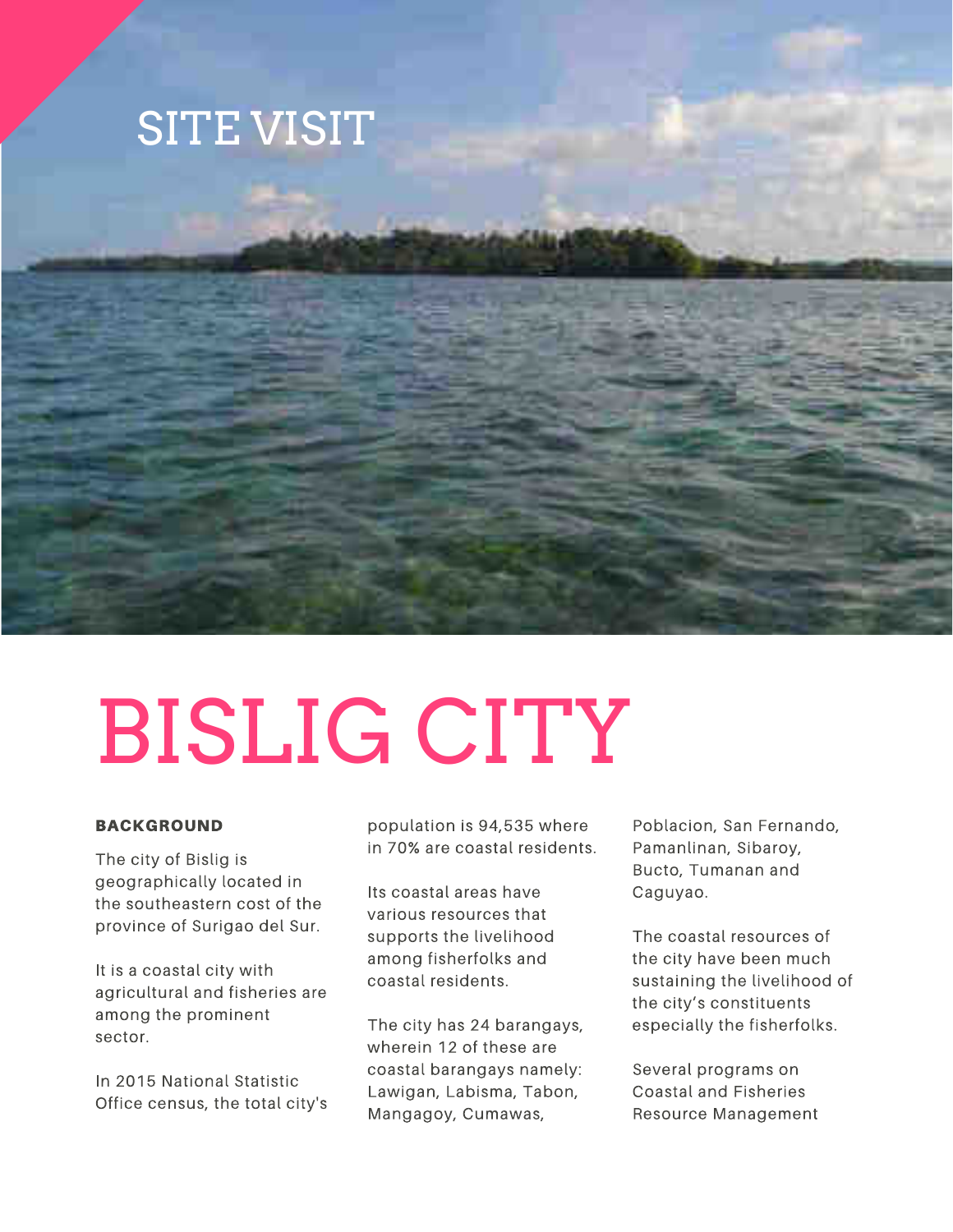

Program had been undertaken by Local Government Unit with the partnership of national government through the Bureau of Fisheries and Aquatic Resources and with the cooperation of Non-Government Unit and Fisherfolks Organization.

The total land area of Bislig City is 40,503 hectares, wherein 21,518 hectares is forestland while 18,985 classified as alienable and disposable land. At least 80% of the A&D is suitable for agriculture and 20% is also suitable for aquaculture and bountiful of natural marine resources.

Bislig city has 8,607 hectares of marine water called Bislig bay excluding the 15 kilometers extended from shoreline, its coastline measured 34.80 kilometers including the white sandy beach of Hogonoy Island.

#### **FISHERIES PROFILE**

Bislig City is one of the producing cities of fishery commodities in Caraga Region for the last five years, in  $2019.$ 

Bislig City produces 489.6 metric tons in capture fisheries and 145.0 metric tons in aquaculture. Capture fisheries

contributed the largest 70.3% fish production in which 88.3% is from commercial fisheries while 11.7% is from Bislig Bay or municipal/ city fisheries (based on CEEDO Fish Landing Monitoring and the City Agriculture Office fisheries profiling updates).

These data were obtained from two major fish landing centers located at Mangagoy Public Market fish landing area and PICOP Causeway Port at sitio Danipas, Barangay Labisma, and one minor also located at Poblacion, Bislig City.

A total of 14% population live in coastal barangay or it is about four thousand and 94% (4,094) are fisherfolks. The fishing industry directly employed roughly.

There are around 1,846 fishers in commercial fisheries while the municipal fisheries sector has accounted more than 3,058), respectively and 617 fishing boats.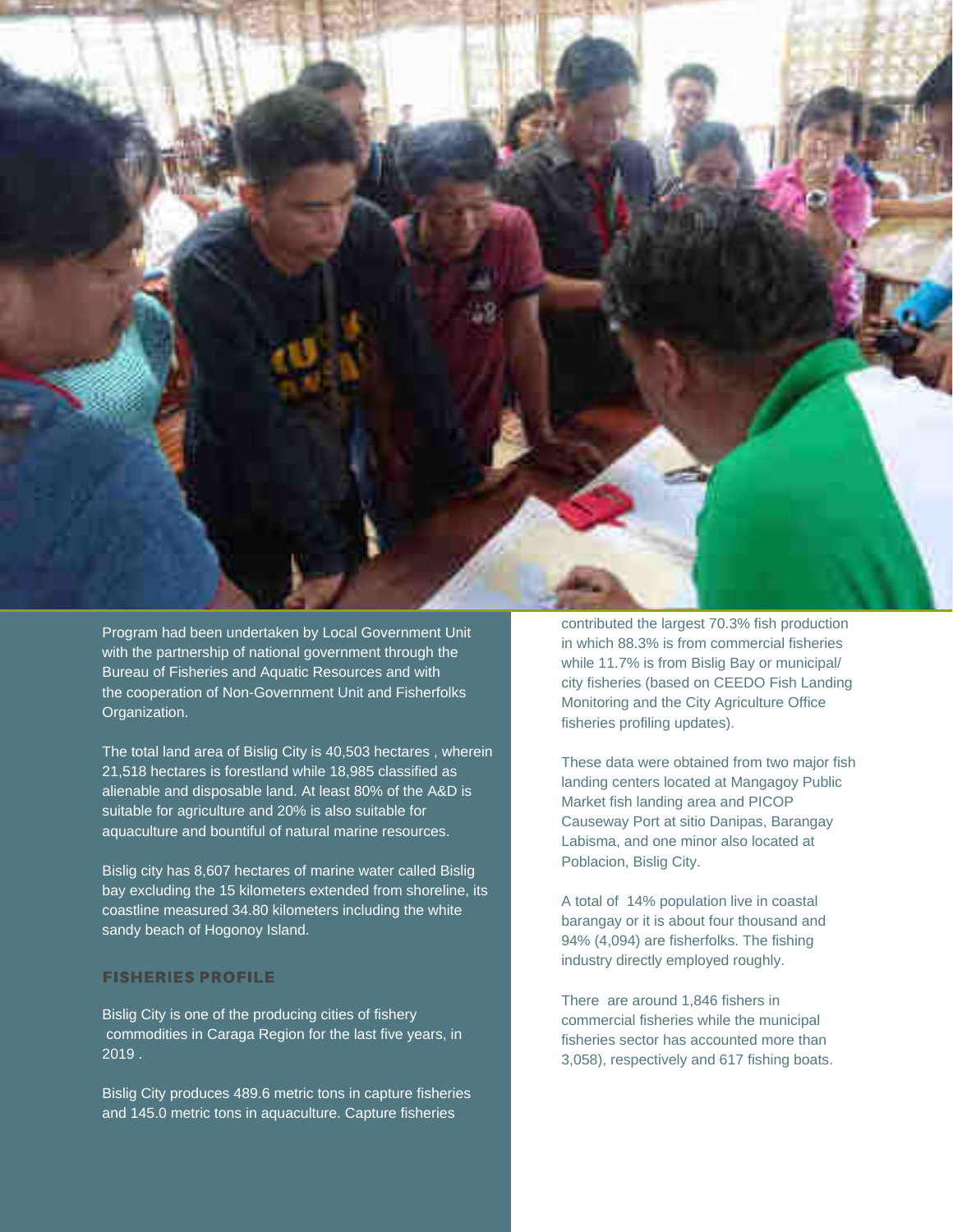| <b>Witnest Press right</b>                |             |             | Ed. Futte Value |             |      |
|-------------------------------------------|-------------|-------------|-----------------|-------------|------|
| <b>Production Area</b>                    | <b>NOTE</b> | 2017        | 2018            | 2010        |      |
| Aquaculture -<br>Fishpond &<br>Fish Cages | 97.5        | <b>76.K</b> | 72.1            | TA 6<br>145 | 15.9 |
| Commercial Hishing<br>Ground/Fisheries    | mm.         | 564.9       | 599.4           | 682         | 76.2 |
| Municipal Fisheries                       | 99.4        | 92.5        | 95, 8           | 104.3       | 7.3  |
| Total                                     | 669.1       | 734.3       | 767.3           | 931.3       | 99.4 |

### **AQUACULTURE**

The aquaculture production of Bislig City is quite drowning due to shortage in supply of quality fry or fingerlings from the hatcheries, large aquaculture industries today imported milkfish fry from Indonesia and distributed throughout the Philippines but can't still compensate the needs among local aquaculture operators, high cost of feeds and fish pond contamination due excessive application of conventional fertilizers resulting to acidic soil sedimentation and the infection of White Spot Syndrome Virus or WSSV affecting the production of crustacean species like shrimps, prawns and crab.

### **CAPTURE FISHERIES**

Marine fisheries fish production has a large contribution to local economy by domestic and international export industry. This includes municipal or city fisheries and commercial fisheries which give a lot of employment and livelihood among fisherfolk communities. The 2019 capture fisheries production has a total of 564.9 metric tons, a little bit 16.4% higher than previous year. Top fishery products where came from commercial fisheries like tuna, marlin, sailfish and other large pelagic species.

Tuna and tuna like species are being sold in the local market and its neighboring municipalities but majority of this products will go to canning factories in General Santos City. Bislig City has 9 small-medium scale fishing boat operators currently operating 41 wooden commercial fishing boats and 29 three gross tonnage fishing boats engaging commercial fishing. Most of the fishermen where often used such following fishing gear like troll line, simple handline, multiple hook and line.

#### **MUNICIPAL FIHERS**

There are 1.058 registered fishermen which directly involved in sustenance fishing in municipal water. More fishers are coming from the Poblacion area, but the greatest number of motorized fishing boats are also coming from Mangagoy and Poblacion area.

Its fisheries resources had been supporting the livelihood of its fishers and the fish-eating population.

Common Fishing gear in the city fishermen being used are spear gun, hook and line, multiple hook and line, scoop net, cast net, gill net, fish/crab pot, push net, squid jigger, fish coral and others.

Total production of municipal/city fisheries in Bislig City from January - December 2019 reaches only 92.6 metric tons which is 6.84% lower compared 99.4 metric tons in 2018 (the downfall of municipal fisheries production is due to bad weather condition and the higher number of fishing effort exploiting over the resources. (Source: ICMP, Bislig City)

#### **FISHERIES RESOURCES**

8.607 ha. Bislig Bay Area: Length Coastline: 34.8 km Coral Reef Area: 112 ha 3.630 ha. Sea Grass Area:  $1,244$  ha. Mangrove Area: Fresh Water:  $3.5$  ha. 640.8 ha. **Brackish Water:** Lake/Reservoir: 140 ha. 449 ha. Rivers: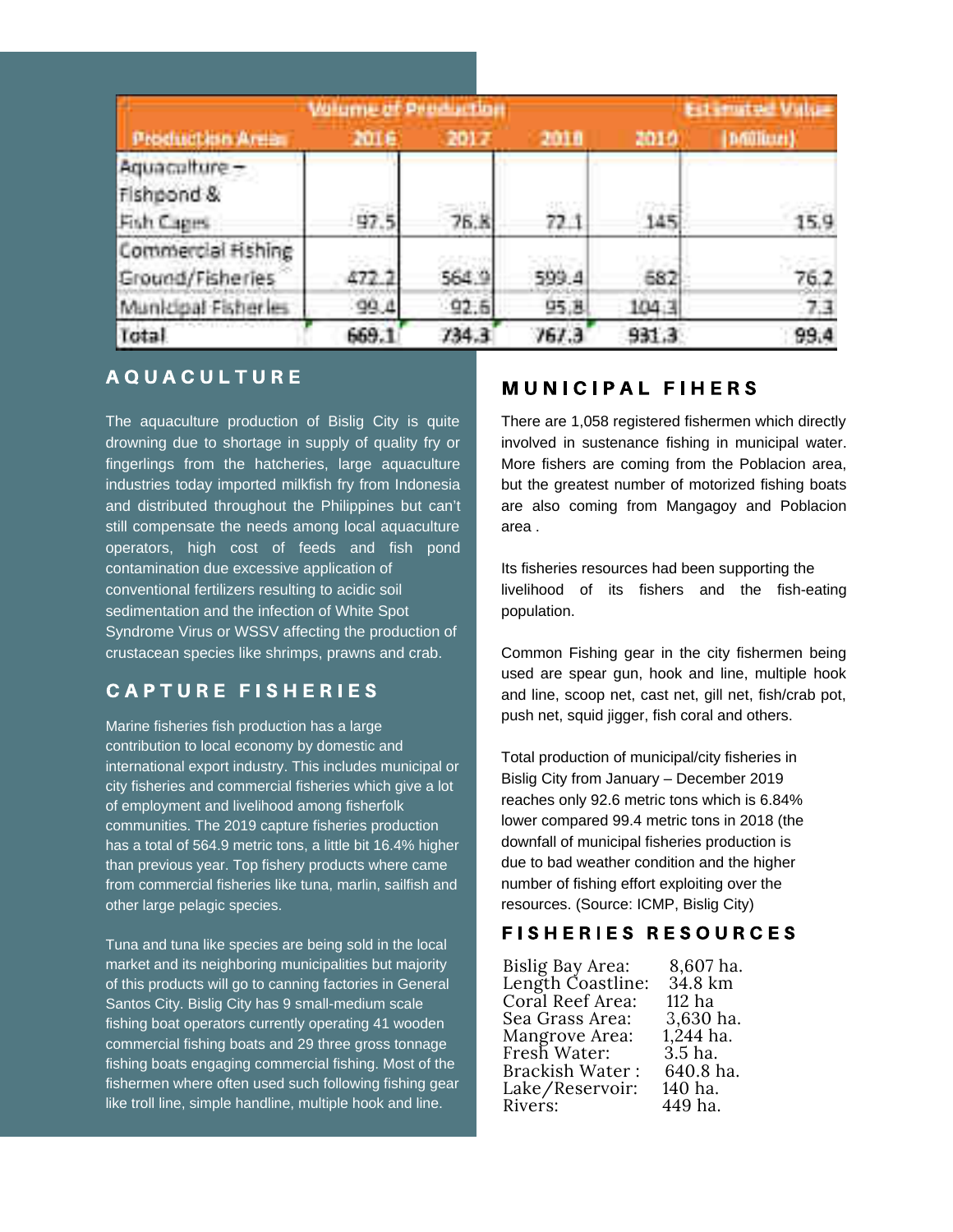

## **Top Aquamarine Products**

Yellowfin Tuna Bigeye Tuna Skipjack Tuna Black Marlin Snapper Sea Bass Siganid Species Grouper Species **Trevally** 

Lobster **Milkfish** Prawn White Shrimps Mud Crabs **Blue Crabs Seaweeds** 

## **FISHERIES DEVELOPMENT** WORKFORCE

1 City Agriculturist 1 Senior Agriculturist 2 Fisheries Extension Workers 1 Community Facilitator 1 FDP-ICM Secretariat

Institutional Support to CFARMC and CFLET:

- CFARMC (Chair/Secretary)  $\overline{2}$ hired as Job-Order
- 9 Bantay Dagat hired as Contract of Service/Job Order

### **MAJOR CONTRIBUTION OF CFARMC AND CFLET**

- Suported the LGU Staff in the fisherfolk assembly in the dissemination of City Fishery Ordinance
- Apprehension of illegal fishers
- Installation of marker buoys to Marine Protected Areas/ Fish **Sanctuaries**
- Assist in the fisherfolk and boat registration
- Regular conduct of coastal clean-up and meetings

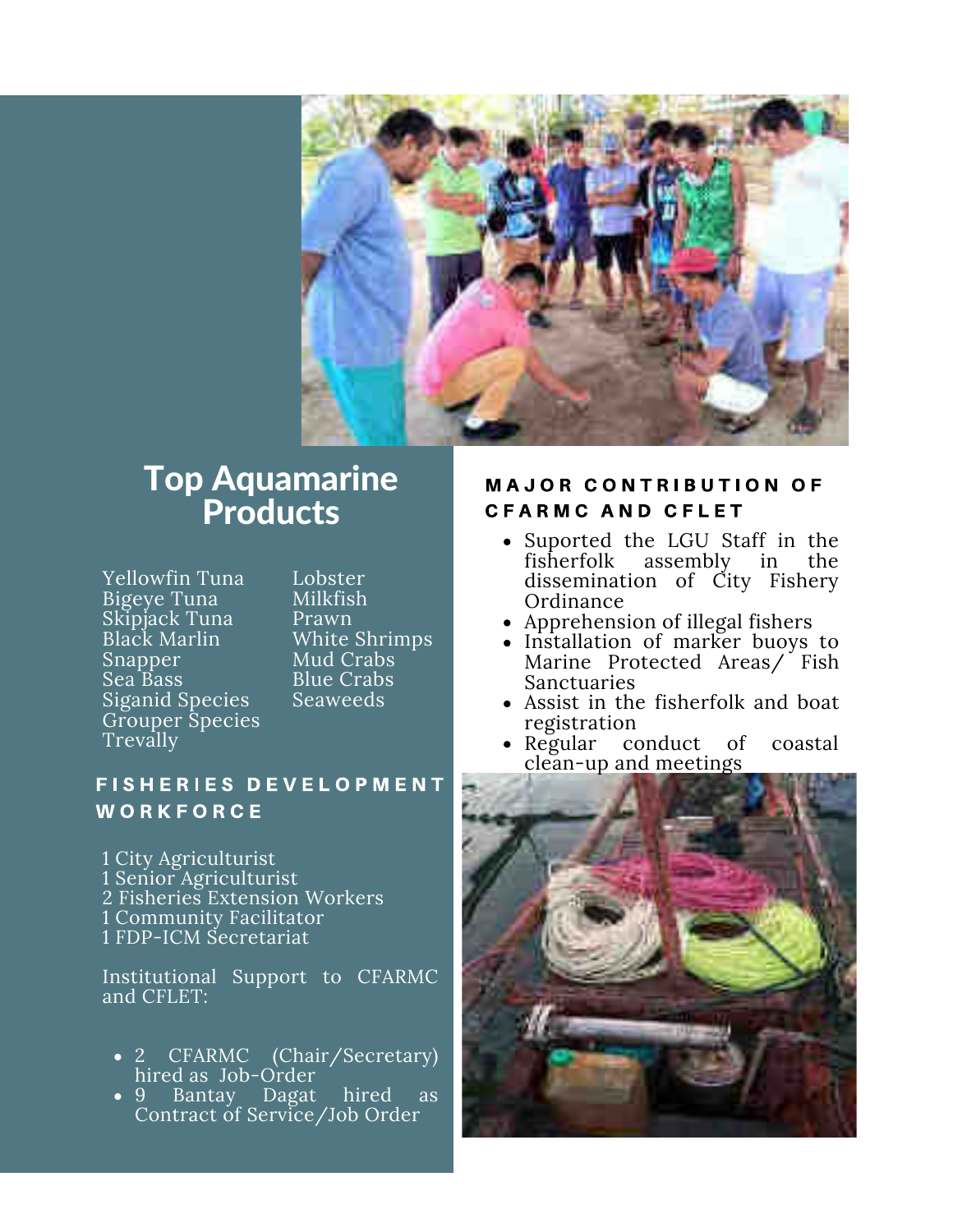## PO SITE VISIT

## **SAN ISIDRO FISHERFOLK ASSOCIATION**

## San Isidro, Bislig City

#### **PROFILE**

Livelihood Project: Tilapia Culture in Pond

Officers: 10 Male:  $\mathbf{1}$ Female: 9

**Total Project Cost: IFAD Cost: LGU Counterpart:** PO Counterpart:

Php198,803.64 Php162,816.64 Php19,000.00 Php16,987.00

Members: 19 Male:  $\overline{2}$ Female: 17  $IPS:$  $\mathcal{P}$ 

**Direct Household Beneficiaries:** 19 Male:  $\overline{2}$ Female: 17

**PO Assets:** Capital Build-up: Php5,400 Fixed Assets: water pump fish pond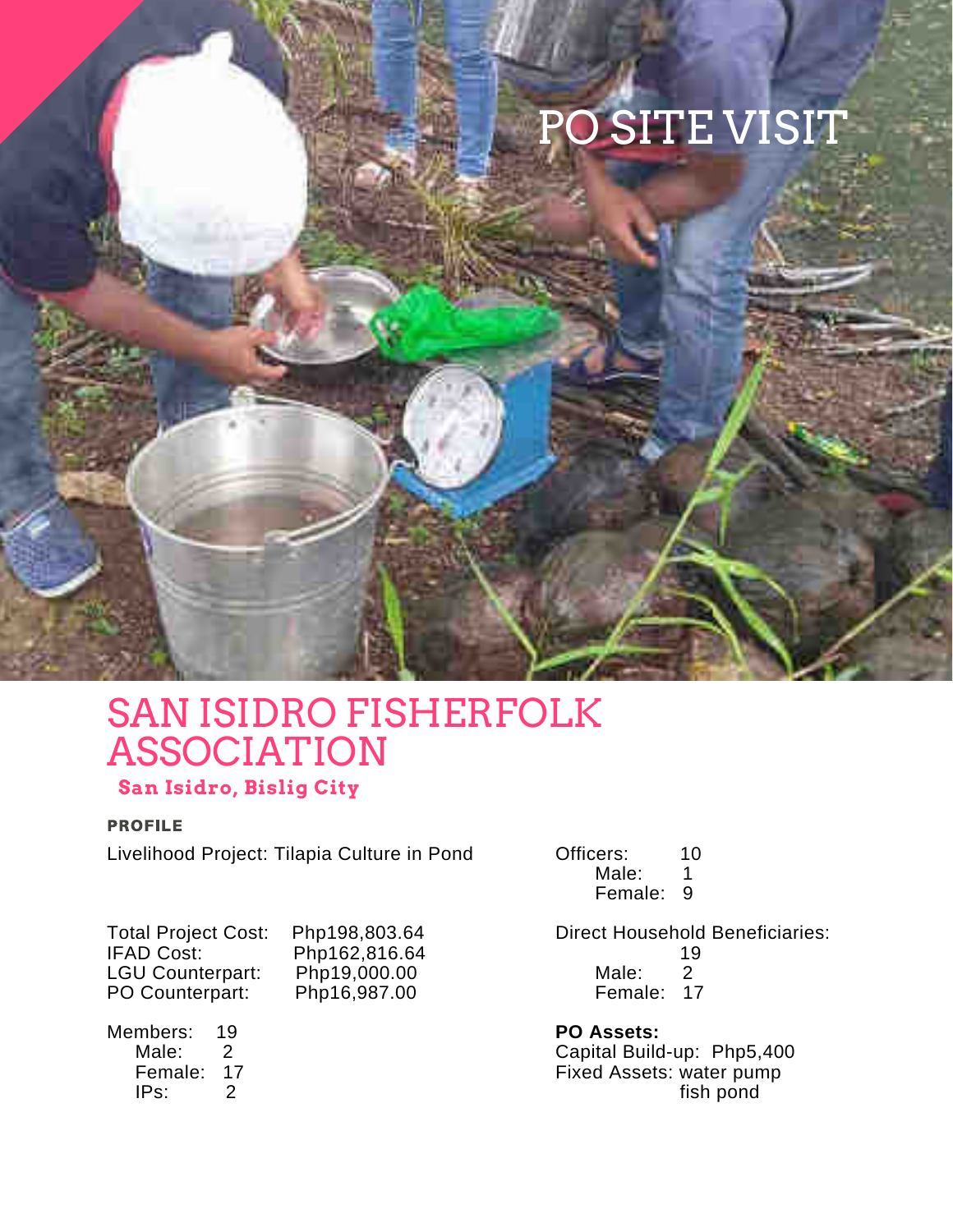## PO SITE VISIT

## **BUCTO AQUA MARINE ASSOCIATION Bucto, Bislig City**

#### **PROFILE**

Livelihood Project: Polyculture in fish Cage (Milkfish/Siganid)

Total Project Cost: Php521, 235.68 **IFAD Cost:** Php 427,239.68 LGU Counterpart: Php42,000.00 Php16,987.00 PO Counterpart:

 $W$ 

Members: 33 Male: 22 Female: 11 IPs: 3

| Officers: | 14 |
|-----------|----|
| Male:     | 8  |
| Female:   | 6  |

Direct Household Beneficiaries: 18 Male: 15 Female: 3

PO Assets:

Capital Build-up: Php28,600 Fixed Assets: Fish cage, pump boat Php206,440.00 **Total Assets:**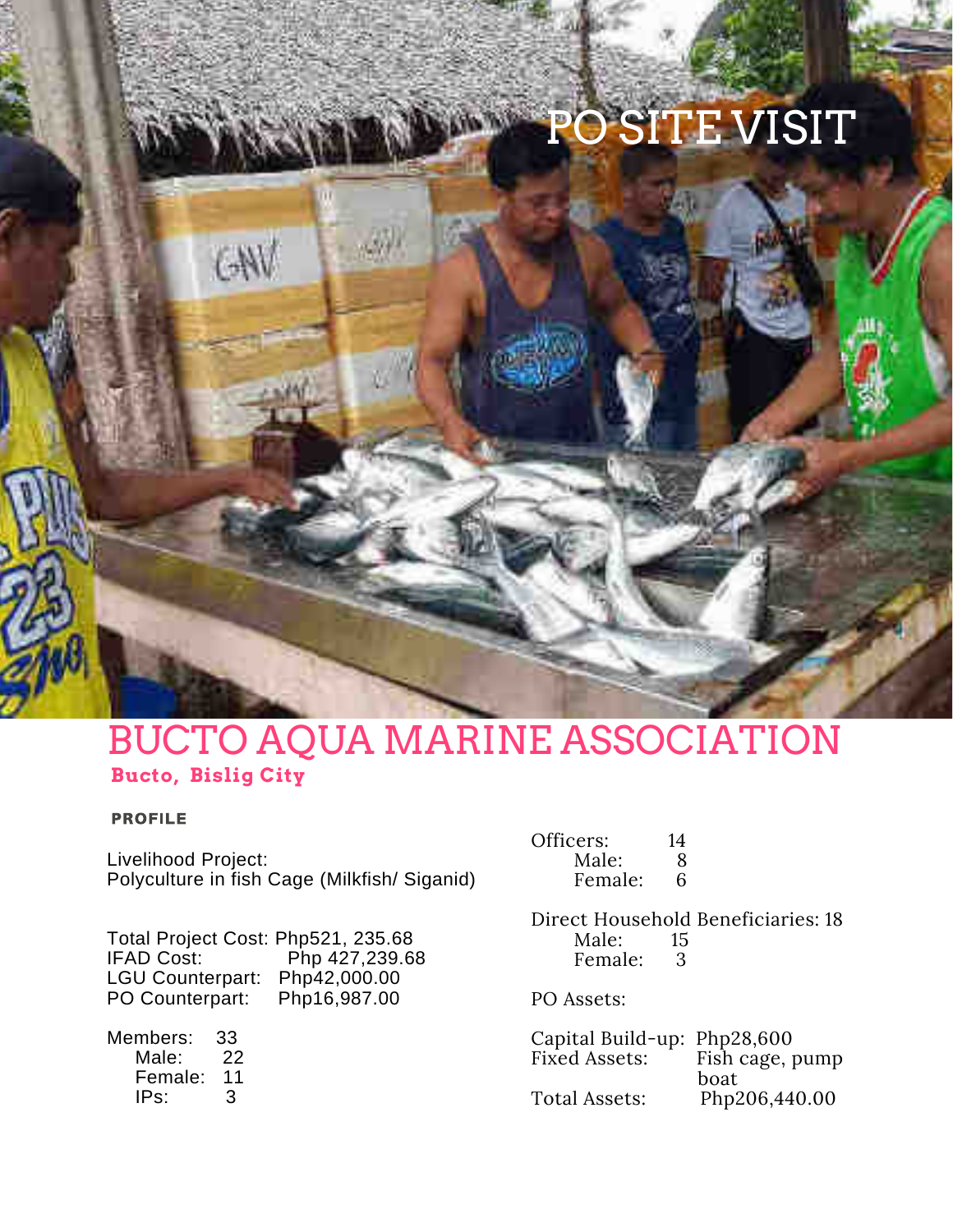## Polyculture in Fish Cage Livelihood Project **Management Team**



### **Vision**

Sa 2020, ang BAMA mopatigayon sa mga panginabuhing pangdagat susamang patigayong pang agrikultura nga magpataas sa produksyon ug abot sa matag membro sa pamilya ug moangkon sa kinatibuk-ang kaayohan sa asosasyon ug sa **Barangay Bucto** 

## **Mission**

Pinaagi sa panaghiusa ug panagsinabtanay, ang mga membro andam moatuman sa mga kasabutan ug buluhaton sa BAMA, molig-on, modasig ug morespeto sa katumanan sa mga balaod, palisyiya ug plano sa asosasyon.

#### **Objectives**

• Moangkon ug hugot nga mopatuman sa fish pen/cage ug susamang proyekto (danggit, budas, ug uban pa) aron madugangan ang abot

ug matubag ang panginahanglanon sa pamilya.

- Maghiusa, moapil ug motambong sa mga kalihokan sa BAMA aron matabangan sa pagpataas sa kasamtangang abot (income) sa matag membro ngadto sa 40% aron makapasayon sa panginabuhian.
- Magtigum ug pundo sa grupo aron makapatuman pa ug dugang proyekto sa grupo.

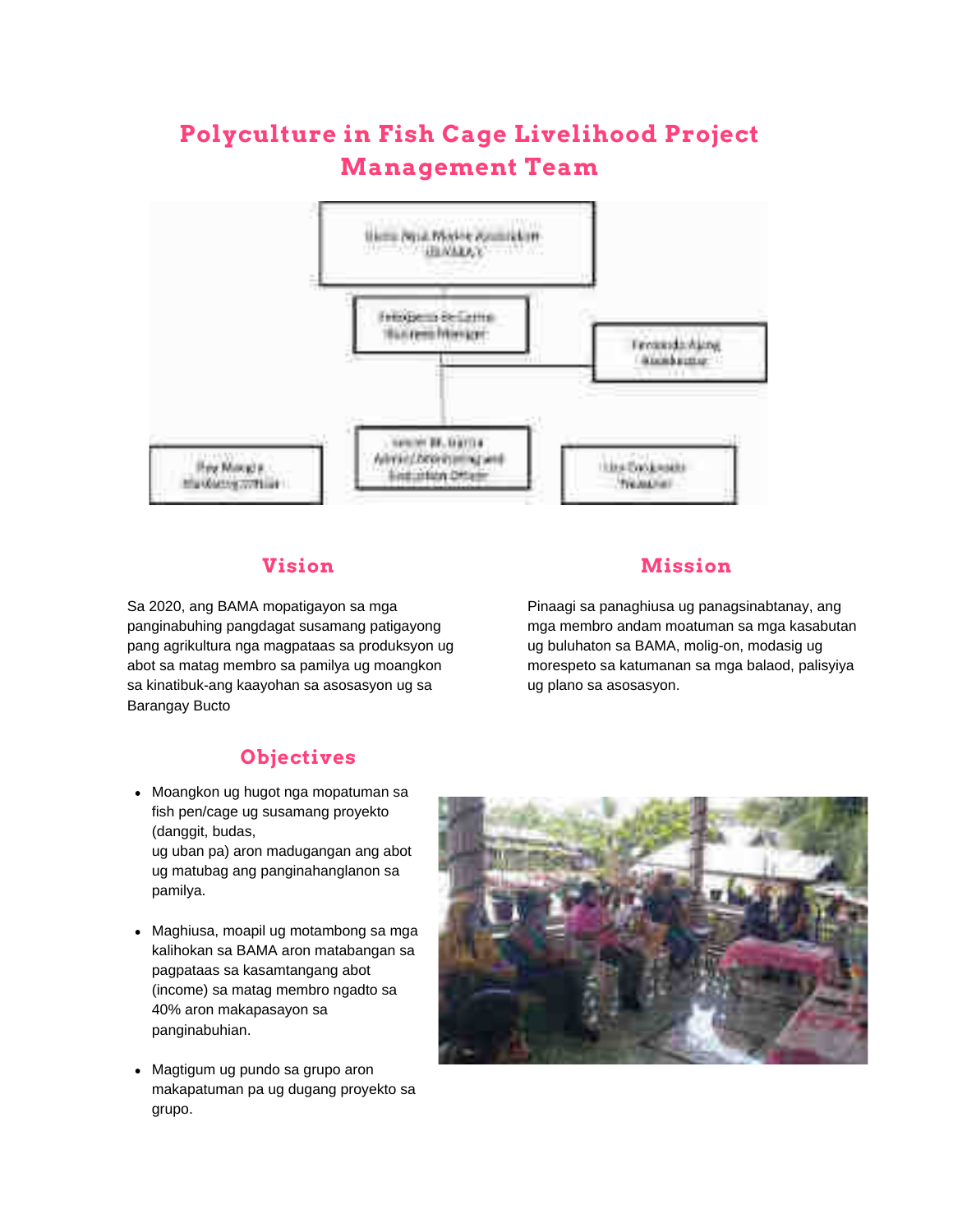

## Magallanes

## Demographic Data

**Total Population:** 21,205 Total HH: 4,164 Average HH Size: 5.16 **Coastal Population:** 14,368 No. of Barangays: 8 No. of Coastal Barangays: -5 4,991 ha. Total Land Area: Coastal length: 5.9 km Gender Roles in Fishing Related Activities: Men, Women, & Youth are involved in fishing, mending nets, buying fishing supplies, and selling of catch

## **Status of Resources**

| 44 sq. km |
|-----------|
| 8         |
|           |
| 80 ha.    |
|           |
| 19        |
| ጸ         |
|           |

## **Municipal Fisheries**

Total number of Fisherfolks: Registered to FishR:

900 781

No. of Municipal Fishers: Male  $-250$ Female  $-5$ 

**Full-time Fishers:** 80.65%

No. of Municipal bancas: Motorized 90 Non-motorized -35

Number of Commercial Fishers  $(Male/Female) - 7$ 

Number of Commercial fishing Vessels - 7

#### **Major Fishing Ground:**

Butuan Bay (Magallanes Municipal Water) Fishing season: Peak season - May to October Lean season - November to April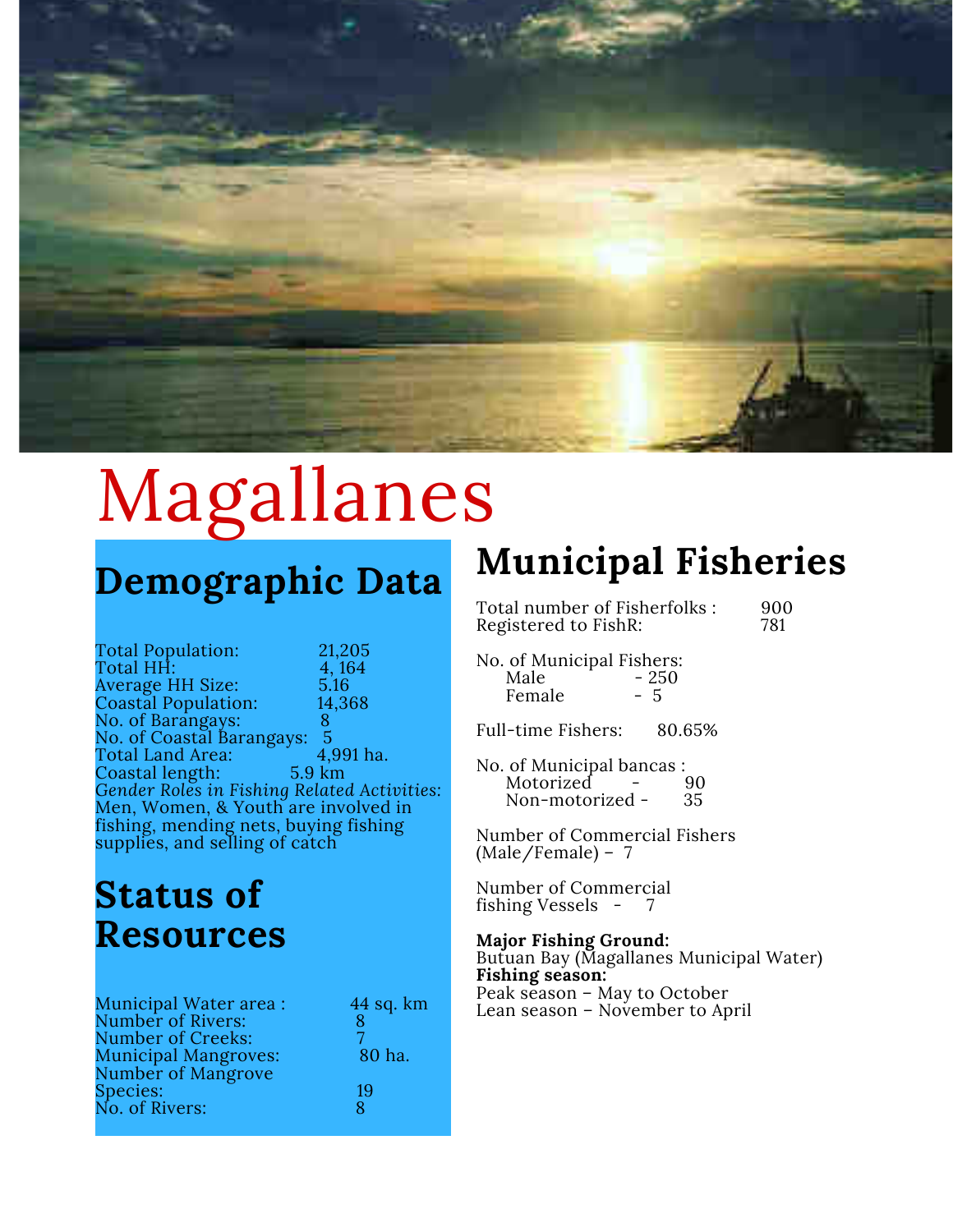

## **Fisheries Sector Overview**

Area of Fishpond: 1. FLA 706.3634 ha 2. Privately owned  $-493.636$  ha

Number of Operators: Private Fishpond Operators -190 Fishpond Operators covered by FLA-16

No. of Fish Processors: Male-5 (Dried fish) Female - 20 (Deboned bangus and dried fish)



| Species caught                                         | <b>Estimated production</b>                |
|--------------------------------------------------------|--------------------------------------------|
| નીંશક                                                  |                                            |
|                                                        | G-3                                        |
| avrgona<br><b>Contract</b>                             |                                            |
|                                                        |                                            |
|                                                        |                                            |
| jedigh<br>w                                            |                                            |
| and the first that the first term of the con-<br>a a s | <b>SERVICE STATISTICS</b><br>m<br>m<br>n m |

45.45% JUST

## **Project Support**

#### **Coastal Resources Management**

Construction of Watch Tower Project **Patrol Boat** 

#### **Livelihood Development**

2 Units Upright Freezer- Caloc-An Sustainable Fisherfolk Association & Sto. Niño Rural Improvement Club 1 unit Chest Freezer- Guiasan Fisherfolk Association (GFA) 2 units Portable Fish Dryer Polyculture of King Crab and Milkfish- Guiasan Fisherfolk Associaiton Deboned Milkfish Production- Sto. Niño Rural Improvement Club Dried Sardines Production- Caloc-an SustainableFisherfolk Association **Savings Mobilization** 

#### **Project Management and Coordination**

Motorcycle with helmet and tools Office and IT equiptments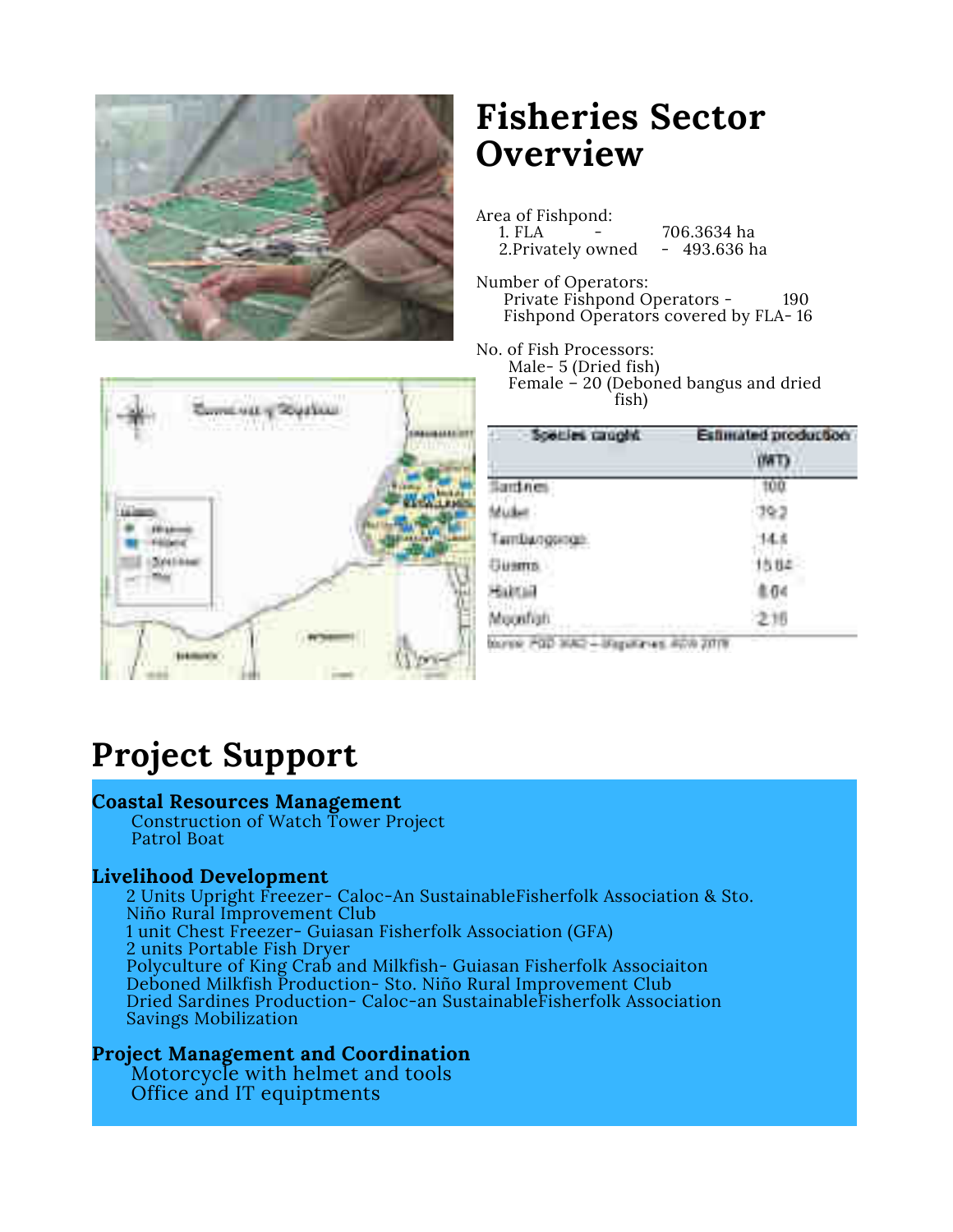

## Barangay Caloc-an

### **Profile**

**Barangay Caloc-an** at present is one of the progressive barangays in the town of Magallanes because of its aqua culture products.

The major means of living to support the family daily needs are shell gathering *(tuway and banisel)*, crab catching and fishing prawn, fishing, fish processing. Production of nipa shingles, and other livelihood projects are also among the sustainable means of living to support the daily needs of the family.

Total land area: 2,700 ha. Number of Purok: 10 Population: 4.474 Number of households: 846 Accessibility to Transportation: land or sea by PUJ, van, tricycle, and boat

Barangay Captain: Julius Perang

## Caloc-an Sustainable Fisherfolk Association

## Profile

President: Melinda A. Trajano Address: P5-A, Barangay Caloc-an, Magallanes, Agusan del Norte Date Organized: 2016 Total No. of members: 34 Male:  $14$ Female: 20 Male Youth: 3 Female Youth: Female Senior Citizen: 2 Registration: DOLE/No. 102-CARAGA-AND-RWA-11-2017 **Bank Account:** Savings Account at Baug Carp Beneficiaries MPC

## **Project Support**

- Dried Sardines Production with Total Sales of Php 31, 495.00
- 2 units Portable Fish Drver
- 1 Unit Upright Freezer
- Savings Mobilization: Php247,350.00

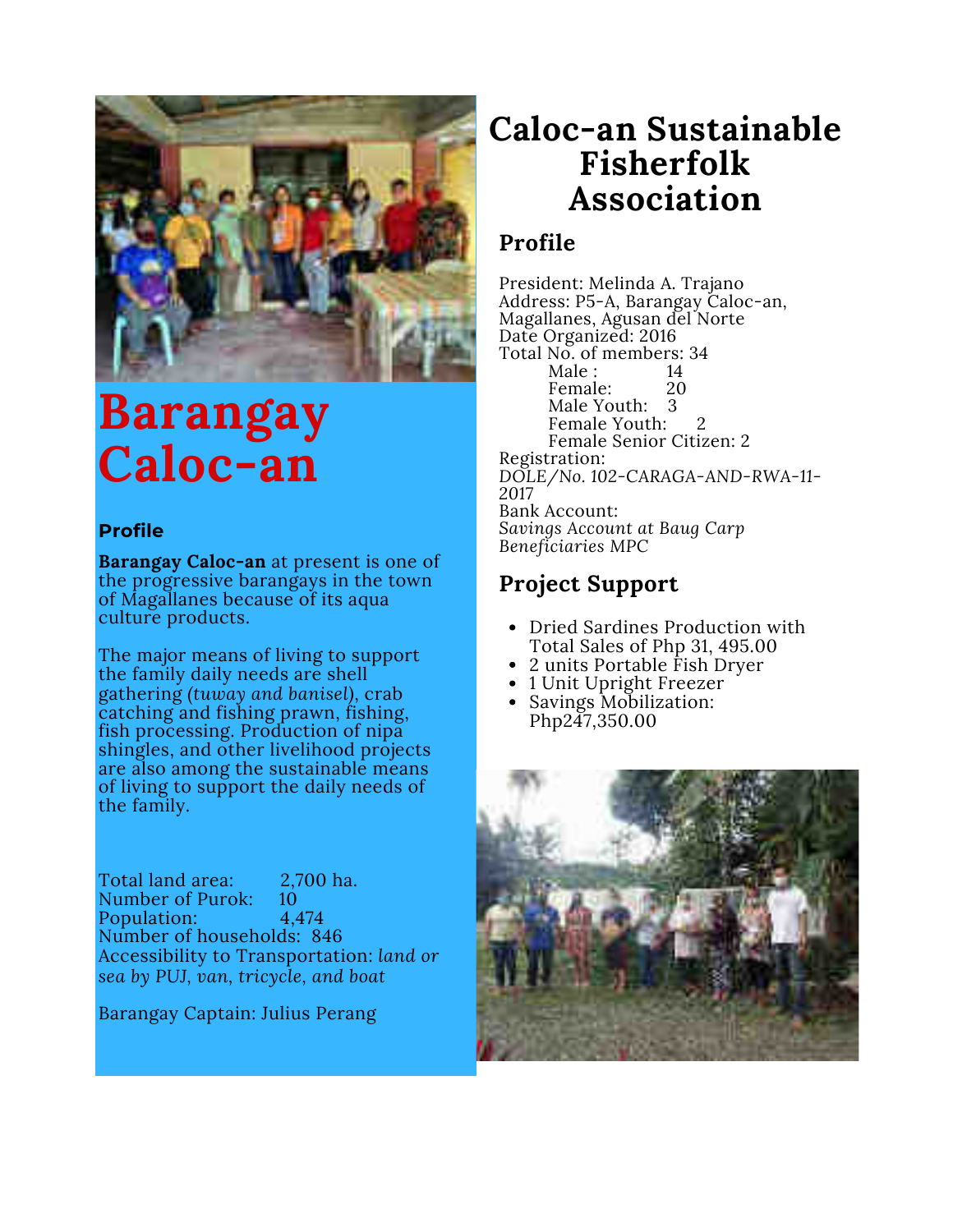## **JABONGA BACKGROUND**

#### **MUNICIPAL**

## **BACKGROUND**

abonga is one of the oldest town in the province of Agusan del Norte. bounded bv the municipality of Malimono on the North, by the municipality of Kitcharao on the Northeast, province of Surigao del Sur on the East, municipality of Santiago on the Southeast, municipality of Tubay on the South and the Butuan Bay on the West.

It has a total of 15 barangays where five of them are located along the coast of Lake Mainit. five are along the national highway, four are along the coast of Butuan Bay and another barangay is located 3 kilometers east of the national highway. Jabonga could distinguished be easily and identified if associated with Lake Mainit which is the fourth largest fresh water lake in the Philippines.

Mountains on its eastern and boundaries western embrace Jabonga. On the west side is the Malimono ridge, which separates Lake Mainit from the Butuan Bay.

Generally, peace and order situation is relatively normal due to the strengthened and functional Barangay Peace and Order Councils and the concerted efforts among Non-Government

Organizations (NGOs), National Government Agencies (NGAs), private entities, and Peoples Organizations (POs).

Sports and recreation facilities are available in the locality. The lake Mainit itself is a place for recreational activities like; boating, swimming, wind surfing and others.

Agriculture is the main economic activity of the most residents in the municipality. The major products are copra, rice, corn, root and tubers, assorted vegetables, and other high value commercial crops. Aside from cultivation of different crops, they also raise different species of poultry and livestock for meat and farm



animals that are used in the day to day operations in their farms.

Fishery is one also of the major source of livelihood and of generating income where 12 out of the 15 barangays in the municipality are directly or indirectly rely on fishing as source of their income. Data shows that there  $14$ are identified fresh water fish species in Lake Mainit and 26 marine fish species.

Jabonga is 3rd a classmunicipality blessed with abundant water supply from natural springs which serves as sources of potable drinking water and other domestic uses. The municipality is also potential  $for$ eco-tourism cultural development and heritage which may generate tourism revenues.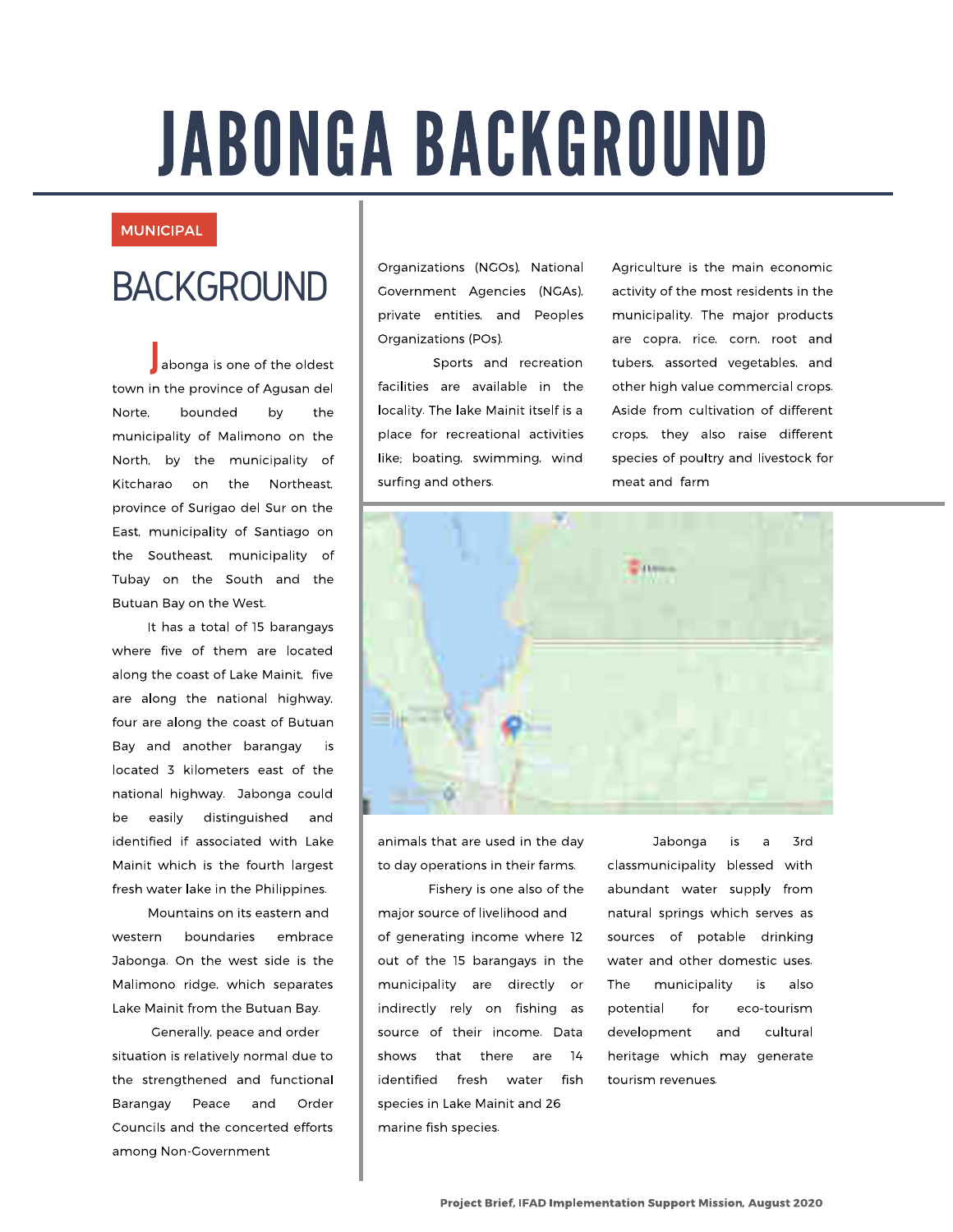## **PROFILE**

## **DEMOGRAPHIC PROFILE**

| <b>Total Population:</b>    | 23, 358             |
|-----------------------------|---------------------|
| Coastal Population:         | 4,728               |
| Land Area:                  | 29,300 square meter |
| <b>Municipal Waters:</b>    | 2764,000 hectare    |
| Length of Coastline         | 16 km               |
| Length of Lakeshore         | 14 km               |
| Number of Fishers:          | 1.497               |
| <b>Total Household:</b>     | 4,926               |
| Average Number of Children: | 4                   |

## **FISHERY PROFILE**

| Total Barangays:                | 15               |
|---------------------------------|------------------|
| <b>Total Coastal Barangays:</b> | 4                |
| Sources of Income:              | Fishing, Farming |
| Number of Fish Processing       |                  |
| Plant:                          | 1                |
| Number of Male Employees        | 11               |
| Number of<br>Female             | 7                |
| Employees;                      |                  |
| Average Daily Fish Catch        | 3.5 kg           |
| <b>Annual Fish Production</b>   |                  |
| Fresh Water:                    | 386,051.3        |
| Marine:                         | 73, 583.6        |
| Fishing Season:                 |                  |
| Peak Season:                    | April-May        |
| Lean Season:                    | June-March       |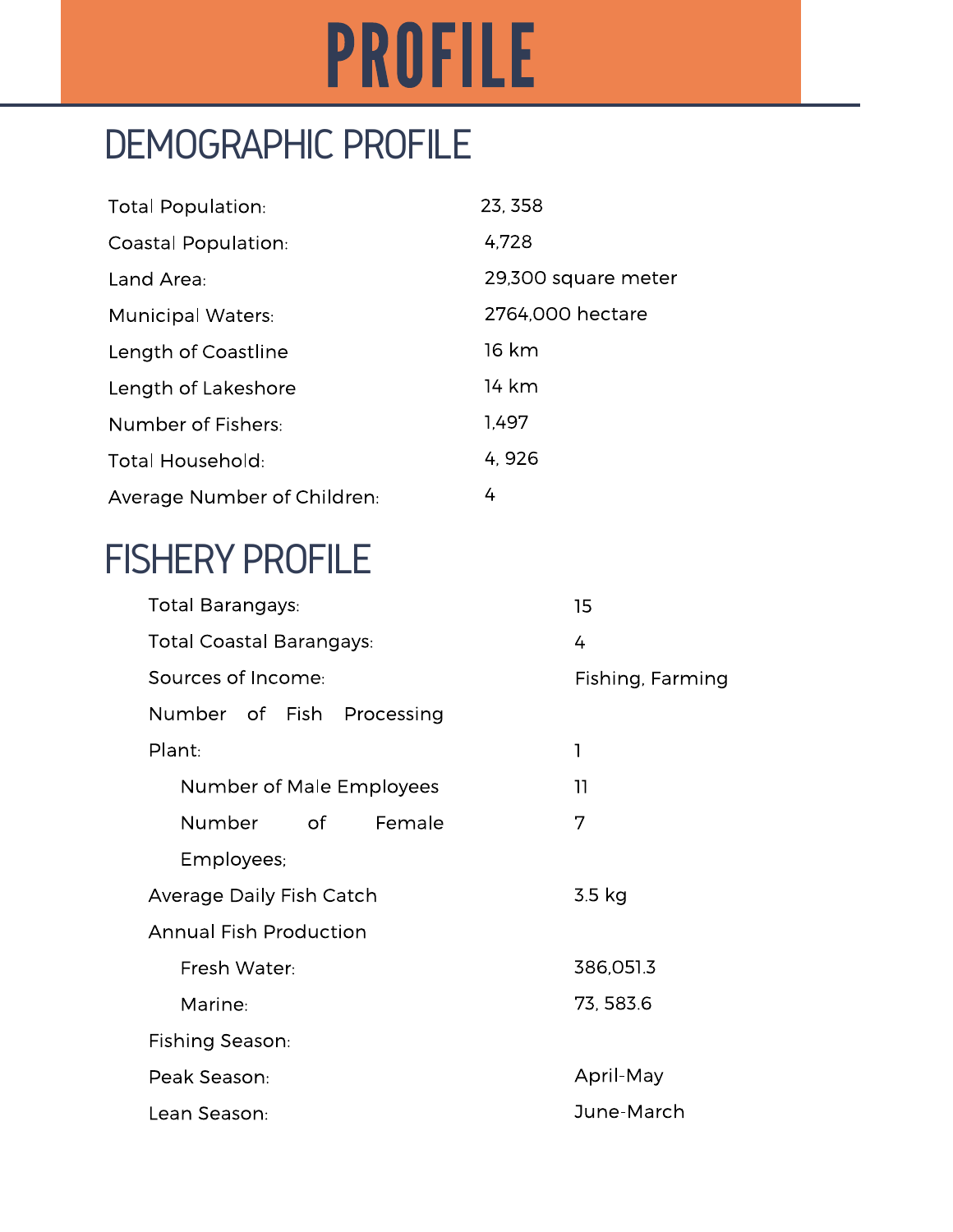## PROFILE

## RELIANCE ON FISHING

No. of household engaged in fishing: 1, 497

**Types** of Fishing activities: processing, fish vending, and gleaning

**Number of Fish Trader: 1 Number** of **Fish** Buyers/ **Vendors: 7** 

Male:  $5$ 

Female: 2

**Opportunities** available for Sari2x fish women: store. vending, and planting root crops **Number of Fishers: 14, 720** 

## **Type of Fishing Gears Used:**

Bottom Set Gill Net. Drift Gill Net. Cast Net, Spears, Hook and line, Fish Corral, Traps, Fishpot, and Cages





Other sources of income for **fishers:** Farming and Mining **Primary Products:** Coconut/Rice/Corn/root crops/fresh and sea waters **Fishing Grounds** Major fishing grounds: Bay, Surigao Butuan Strait. Camiguin Strait Species caught: Squid, Tuna, Flying Fish, Sardines Minor marine fishing grounds: Sto. Nino, Magdagooc, San Jose, and San Vicente Species caught: Goby, Eel, Carp,

Tilapia, Mudfish, and Shrimps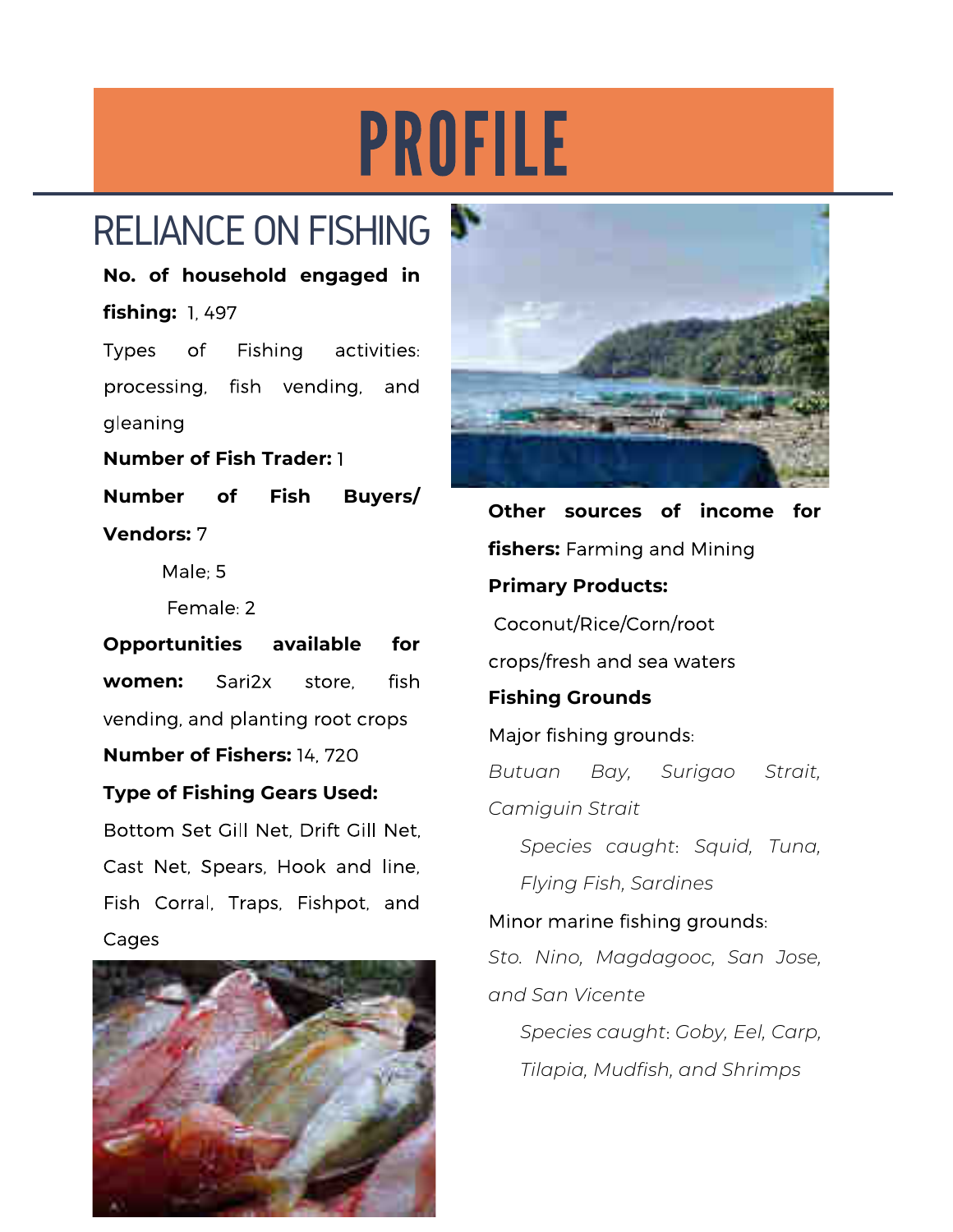## PROFILE

## **INSTITUTIONAL SUPPORT**

## **MUNICIPAL FISHERY LAW ENFORCEMENT TEAM** (MFLET)

Legal Basis: Executive Order No. 07

1 Unit patrol boat (FRMP), search

light with 2 units

Patrol boat

**Number of DFWs:** 

37 (Male: 31: Female- 6)

## **Law Enforcement Tool:**

1 Unit patrol boat (FRMP), search MANAGEMENT COUNCIL

light with 2 units

Patrol boat

## **Manpower Support:**

• Bantay Dagat and Bantay Danao hired three enforcers stationed at the Watch Tower





## MUNICIPAL FISHERIES AND **AQUATIC RESOURCES** (MFARMC)

Legal Basis: RA 10654

## **Composition:**

MFARMC (coastal areas)

LFARMC (lake)

## **Chairperson MFARMC:**

Rodrigo M. Masuhay

**Number of Council Members: 9** 

## **Chairperson LFARMC:**

Losantos M. Edilo

**Number of Council Members: 21**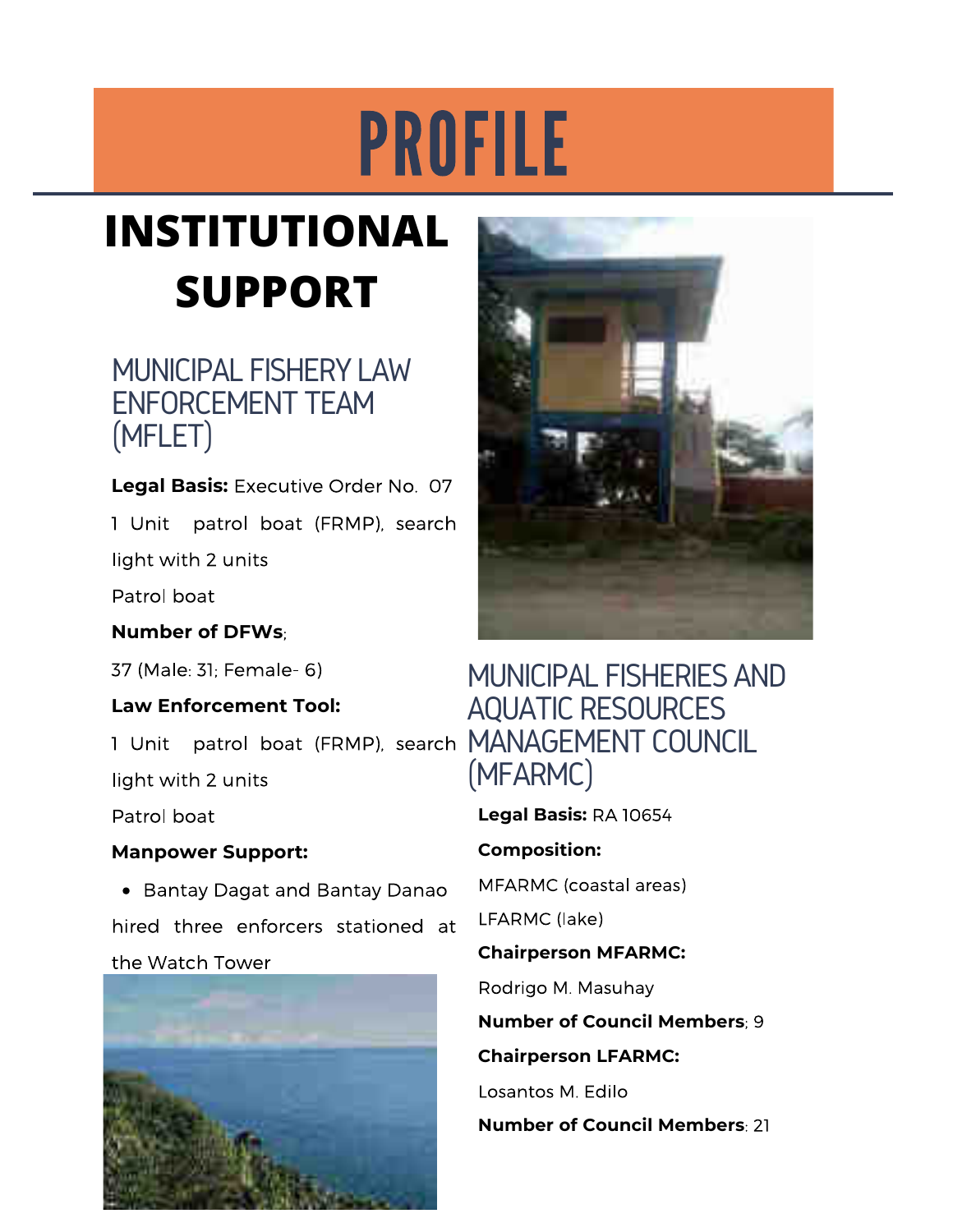

## **MUNICIPAL PROJECT PROGRESS**

- Strengthened and sustained Municipal Fishery **Aquatic** Resource **Management** Council (MFARMC) with Lake FARMC
- Patrol Boat:
	- o LGU provided support to procurement of accessories
- Construction of watch tower
	- **o** supported with **MOA** defining responsibilities of the LGU and BFAR for the sustainability of the project
	- LGU hired three staff stationed at the watch tower
- CRM plan:
	- o LGU has engaged a CRM expert from Caraga State University in the development of CRM Plan.
- **Establishment of 2 Fish Sanctuaries:** San Vicente Fish Sanctuary as per Municipal Ordinance No. 153 (30 ha.)

Santo Nino Fish Sanctuary as per Municipal Ordinance No. 154 (11.3 ha.)

- Provision of Fish Pot to 4 People's Organizatioins
- 6 Saving Mobilization Clubs with Php1.2 million Revolving Funds and Php984,000 million for Cycles 1 to 3